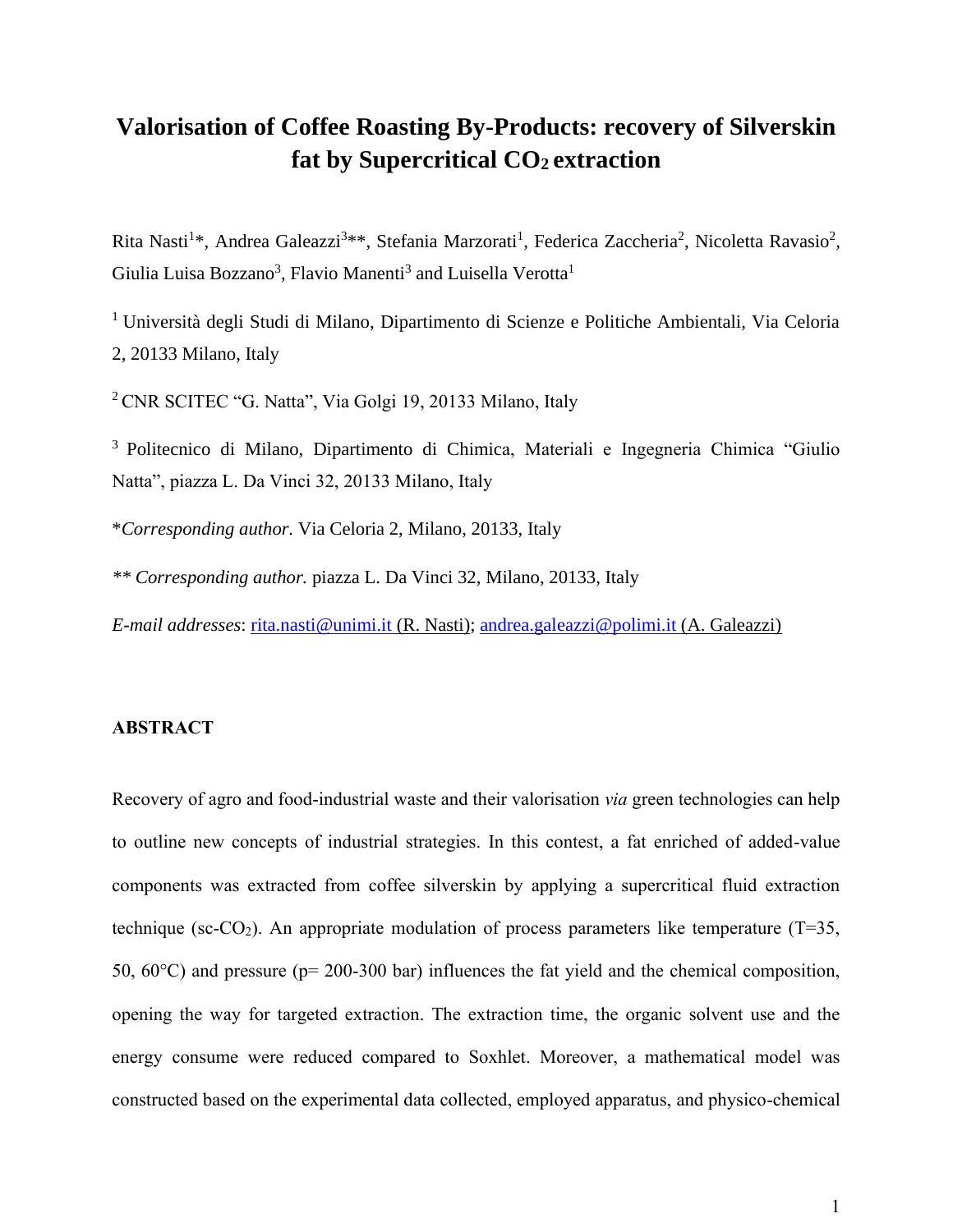characteristics of biomass, pointing to a possible industrial scale-up. The experimental results are accompanied by a preliminary cost of manufacturing (COM), highlighting how the high investment for the apparatus is compensated by several benefits.



KEYWORDS: coffee silverskin, CO<sub>2</sub> supercritical fluid, fat, fatty acids, circular chemistry, mathematical modelling

# STATEMENT OF NOVELTY

An enriched fat from silverskin, the unique coffee roasting by-product was extracted for the first time by supercritical carbon dioxide with main advantages respect the conventional approach.

# **Introduction**

Within the context of circular economy, a fresh sustainable paradigm has increasingly been followed in many fields, from academia to industries and policymakers. Academic researchers are addressing their attention around this topic in the last decades, while companies are realizing the economic impact on themselves and their relative stakeholders [1].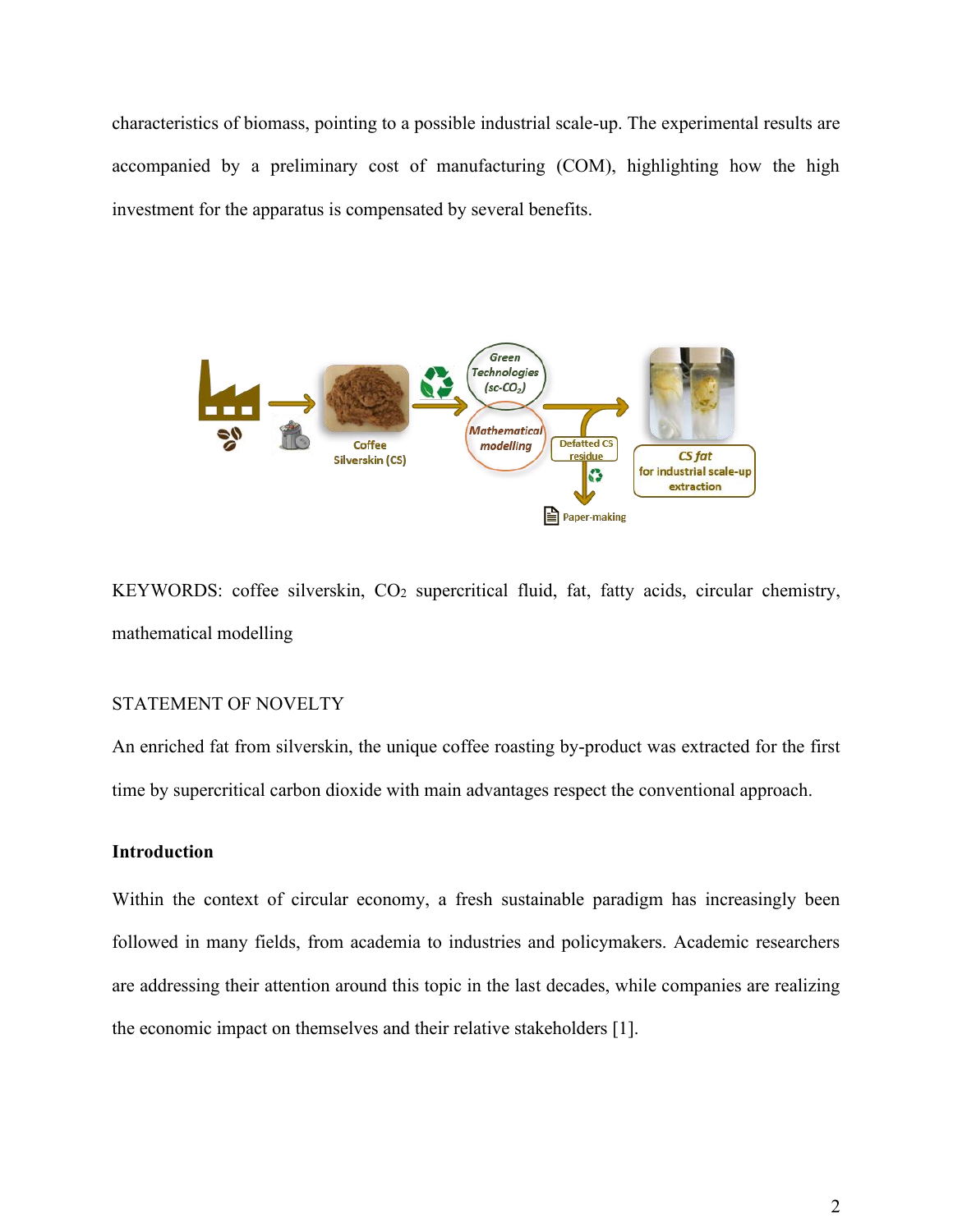The valorization of agro- and food-industrial waste is considered an opportunity to provide new higher-value products with a concomitant solution to waste accumulation issues. Different valorization strategies (pigments extractions, enzymatic bio-transformations, biofuels production, etc.) have been applied to different matrices always with the aim of creating added value from by-products [2, 3]. In this wide context, many research groups are recently studying the valorisation of coffee by-products, since coffee is one of the most valuable primary products in the world trade and its processing chain leaves behind non negligible volumes of wastes [4]. After an initial process removing the outer skin, pulp, pectic adhesive layer and parchment, green coffee beans are exported to consuming countries where the beans are roasted and silverskin, the thin layer directly in contact with the coffee bean, is left over as the only by-product during the roasting step [5]. On the basis of data provided by coffee roasting companies, every 120 tons of roasted coffee, about 1 ton of silverskin is produced, and approximately 7500 tons per year in Italy (2017 data), representing a disposal problem in terms of environment and cost. Silverskin has already been investigated as combustible, fertilizer and animal feed [6], but many works pointed out the relevance of its phytochemical profile dealing with its antioxidant and prebiotic properties (Costa et al., 2018, Bresciani et al., 2014).

In this framework, the Circular Coffee project (CirCo project- <http://progettocirco.it/>) aims at establishing a totally waste-free process as the different components of silverskin are valorized and converted to different uses. Coffee silverskin becomes an economic opportunity, as source of valuable compounds like: (i) fatty portion and bioactives, such as caffeine and caffeoylquinic acids [9] for cosmetic applications, (ii) the residual cellulosic part, for paper production. The partners in the project have already demonstrated the possibility to produce a lipstick prototype (Pirovano C. et al., 2019) from the lipidic fraction and, according to a patented procedure, the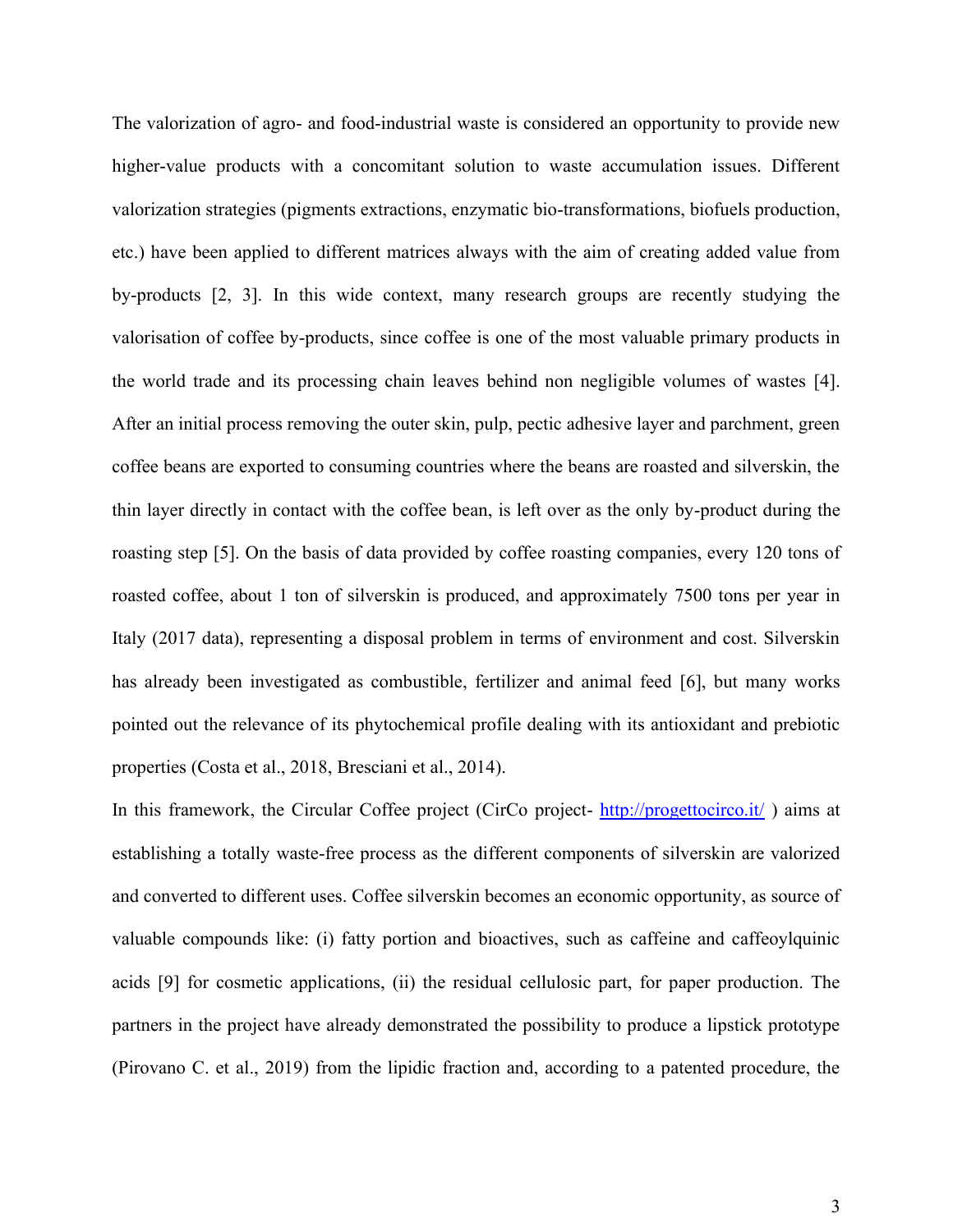residual delipidated biomass was used in a paper making process [\(https://www.favini.com/en/news/from-bean-to-crush-coffee/\)](https://www.favini.com/en/news/from-bean-to-crush-coffee/).

For the first purpose, the traditional extraction techniques already applied to silverskin aiming at obtaining extracts enriched with bioactive compounds, requiring high amounts of solvents, are not more acceptable if the background of green chemistry is becoming relevant in industrial sector. For this reason, recently, there has been an increasing demand for innovative and environmentally friendly extraction techniques in accordance with the agenda 2030 for sustainable development of United Nations.

In response to this issue, in this work, a green technique, employing supercritical  $CO<sub>2</sub>$  (sc- $CO<sub>2</sub>$ ), has been selected as the extraction strategy, being selective and able to reduce extraction time, avoiding or at least minimizing organic solvent consumption.

The most significant advantages of the supercritical  $CO<sub>2</sub>$  extraction technique are  $CO<sub>2</sub>$  cleanness and safety (carbon dioxide is non-toxic and non-inflammable and it does not leave environmentally hazardous wastes), expeditiousness (CO<sub>2</sub> penetrates into solid matrices more rapidly compared to liquid solvents), its selectivity (supercritical  $CO<sub>2</sub>$  allows selective extraction of a wide range of analytes while leaving intact the bulk matrix) [10]. Due to the quadrupolar momentum, scCO2 can extract more polar compounds than *n*-hexane, and generally the addition of small percentages of co-solvents (such as ethanol and water) expands the extractable compounds window [11].

As additional tools, to assess the industrial interest of the technique, the scale-up of lab-data for industrial design is applicable by means of mathematical models, aiming at predicting the trend of compounds extraction from the matrices over time. The most frequently applied models describe the internal and external mass transfer as the main phenomena that normally occur in a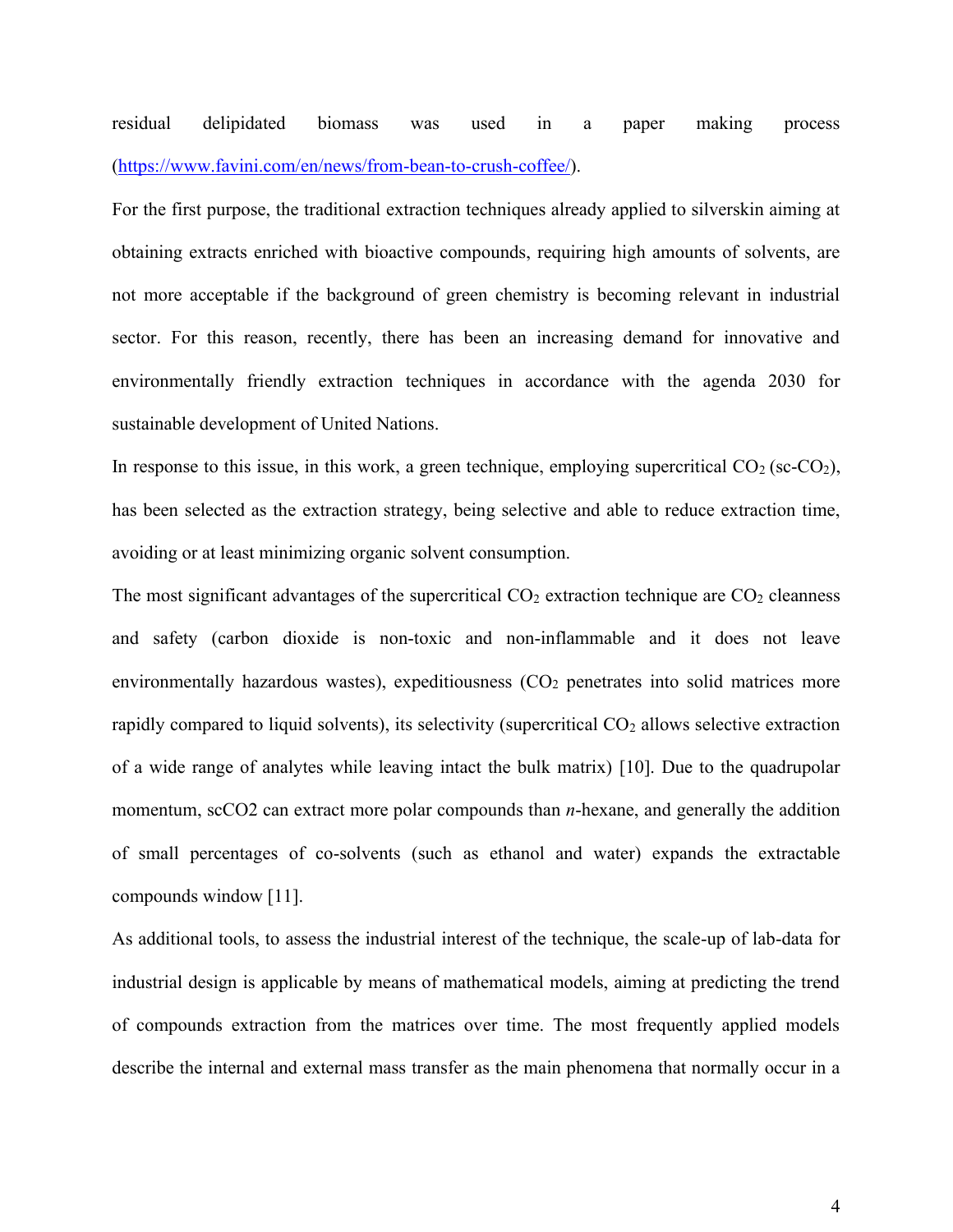packed bed as an extraction vessel [12]. Pressure, temperature, solid morphology, in terms of particle size, porosity and specific surface area, are the main physico-chemical parameters affecting the extraction and hence they are involved in the mathematical model.

The literature already reports the use of supercritical CO<sub>2</sub> supported by mathematical models in the extraction of oil from green coffee beans, spent coffee ground and coffee husk [13]. Additionally, Couto and co-workers investigated the influence of pressure and temperature on the composition of oil obtained by supercritical  $CO<sub>2</sub>$  treatment of spent coffee grounds [14]. This work was followed by a deeper technical and economic analysis by de Melo et al. on the same case-study matrix [15].

To the best of our knowledge, no application of  $\text{sc-CO}_2$  to silverskin has been attempted so far. The main purpose of this work addresses to silverskin valorisation employing supercritical CO<sub>2</sub>, optimizing physico-chemical parameters (pressure and temperature) in the absence and presence of a co-solvent (ethanol) and comparing results in terms of yields and composition with conventional extraction methods, like Soxhlet. A mathematical model built aiming at predicting the extraction trend for further scale-up studies, design of experiment (DoE) and process optimization, is also presented as a complementary aspect towards real field applications.

### **Experimental section**

### **Materials and chemicals**

Micronized coffee silverskin (CS) was provided by an Italian roasting company. Caffeine, HPLC-grade and analytical grade organic solvents were purchased by Sigma-Aldrich Chemicals (Italy). 0.1 M sodium hydroxide (NaOH) and 2 M potassium hydroxide (KOH) solutions were prepared by dilution of Titrisol® purchased from Merck. HPLC-grade water was obtained from a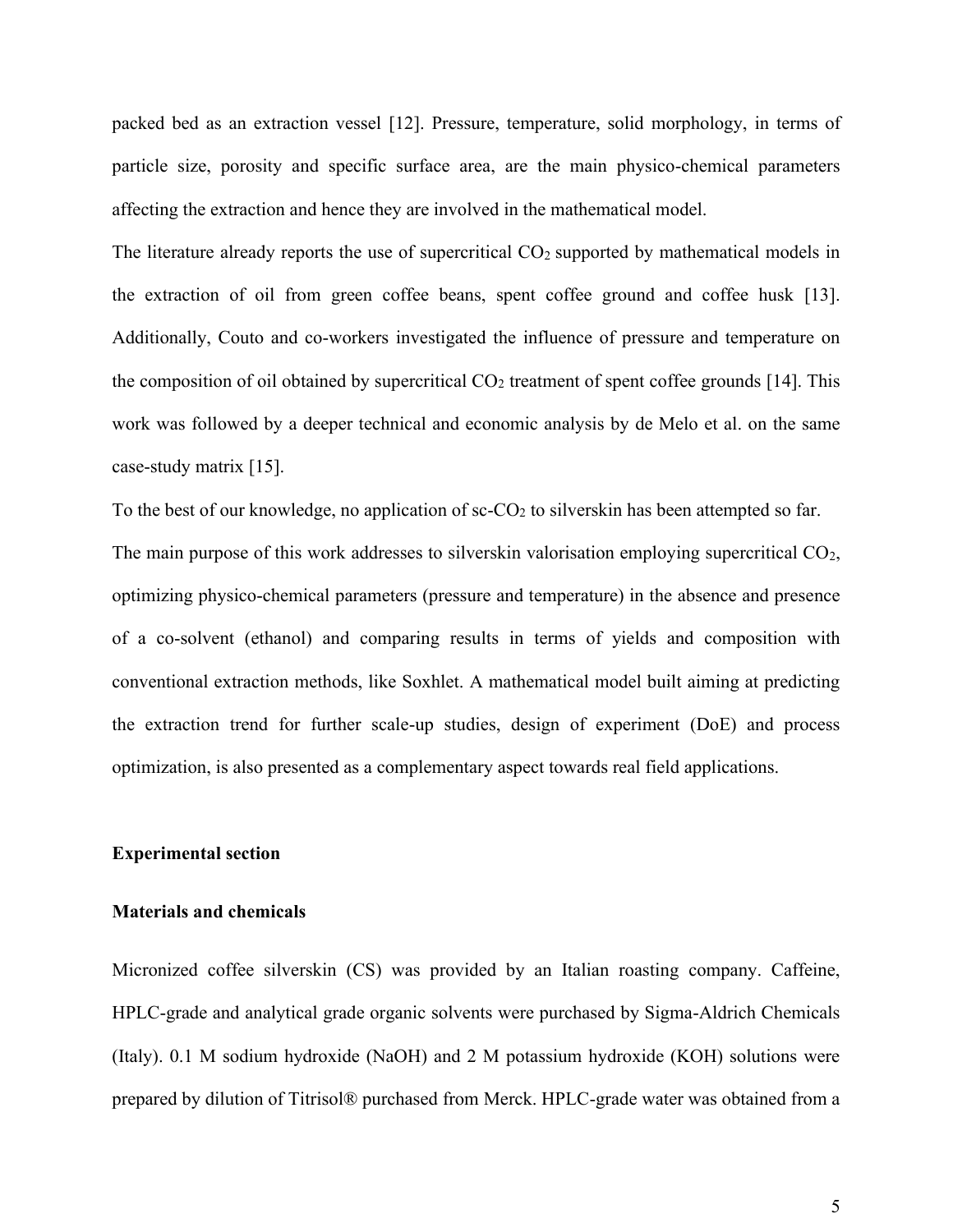purification system (Millipore, Billerica, MA, USA). Carbon dioxide  $(CO<sub>2</sub>)$  was furnished by Sapio s.r.l (Monza, Italy) with a purity of 99.999%

### **Soxhlet extraction**

The extraction of coffee silverskin with Soxhlet apparatus was carried out to compare the yield and the chemical composition with sc-CO2. Almost 10 g of CS were extracted with 100 mL of *n*hexane for 6 hours, at reflux (14 mL min<sup>-1</sup>), until the feedstock was completely defatted. The organic solvent was therefore evaporated under vacuum (Buchi R210). The CS fat was analysed by gas chromatography (GC) and acid-base titration.

# **Supercritical CO<sup>2</sup> extraction (sc-CO2)**

sc-CO<sub>2</sub> extractions were performed on SFT-XW110 apparatus (Supercritical Fluids Technology, inc., Newark, United States) equipped with an SFT-10  $CO<sub>2</sub>$  pump and 515 HPLC pump (Waters, Italy) as secondary pump for organic modifiers. For each experiment, 40 g of micronized coffee silverskin were packed in the extraction vessel. The  $CO<sub>2</sub>$  was pressurized in the vessel at different temperatures (35, 50, 60 °C) and pressures (200, 300 bar) with a constant flow rate of 15 mL min-1 , for a maximum of 2 hours. The CS fat was collected in a vial at intervals of about 5, 15, 30, 60, 120 minutes to assess several data points for overall extraction curves (OECs). The extracts were then stored at -20°C for subsequent analysis. The extractions were performed in duplicate and data were expressed as means  $\pm$  standard deviation. Statistical analysis were conducted with Excel and Student's *t*-test was used. *p*-values < 0.05 were considered significant.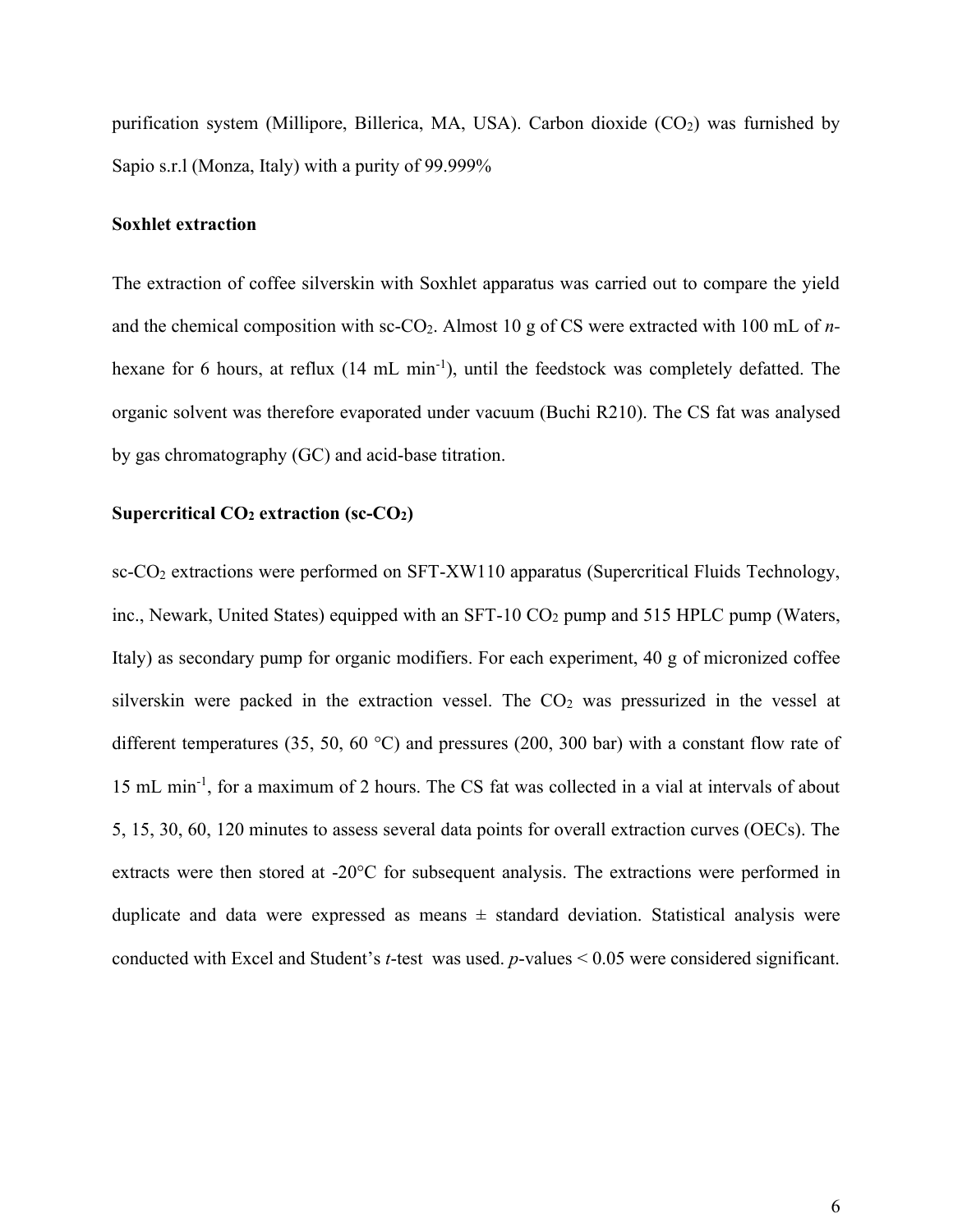### **Total fatty acids profile**

The chemical composition of CS fat was determined by gas chromatography HP-6890 (Agilent Technology, Italy) equipped with a flame ionized detector using a non-bonded, biscyanopropylpolysiloxane (100 m) capillary column at isotherm  $T = 190^{\circ}$ C. Before injection the samples (10 mg in 1 mL of *n-*hexane) were transesterified with a 2 M KOH/methanol solution (0.200 mL). The sample solution and the potassium hydroxide solution were manually shaked in a vial for five minutes and after settling the upper phase was injected for analysis.

### **Free Fatty Acid (FFA) Value**

The FFA content of the CS fat was determined according to the method NGD C 10 – 1976**.** The fat sample (200-300 mg) was dissolved in 30 mL of a solution of ethyl ether/ethyl alcohol  $(2.1 \text{ v/v})$ . Then the mixture was titrated, under constant stirring, using phenolphthalein as indicator and a NaOH solution (0.1 M). The FFA of the fat (AV, mg NaOH  $g^{-1}$ ) was determined according to Eq. (1):

$$
\% \text{ FFA} = \frac{V M M W}{m} \tag{1}
$$

where V (mL) is the volume of the sodium hydroxide solution used for the titration, M is the molarity of the NaOH solution (mol  $L^{-1}$ ), MW (282 g mol<sup>-1</sup>) is the molecular weight of oleic acid, and m (g) is the mass of the fat sample.

# **Caffeine content**

Caffeine was characterized and quantified using the Waters ACQUITY UPLC system (Waters corp., MA, United States) equipped with a quaternary pump, autosampler, thermostated column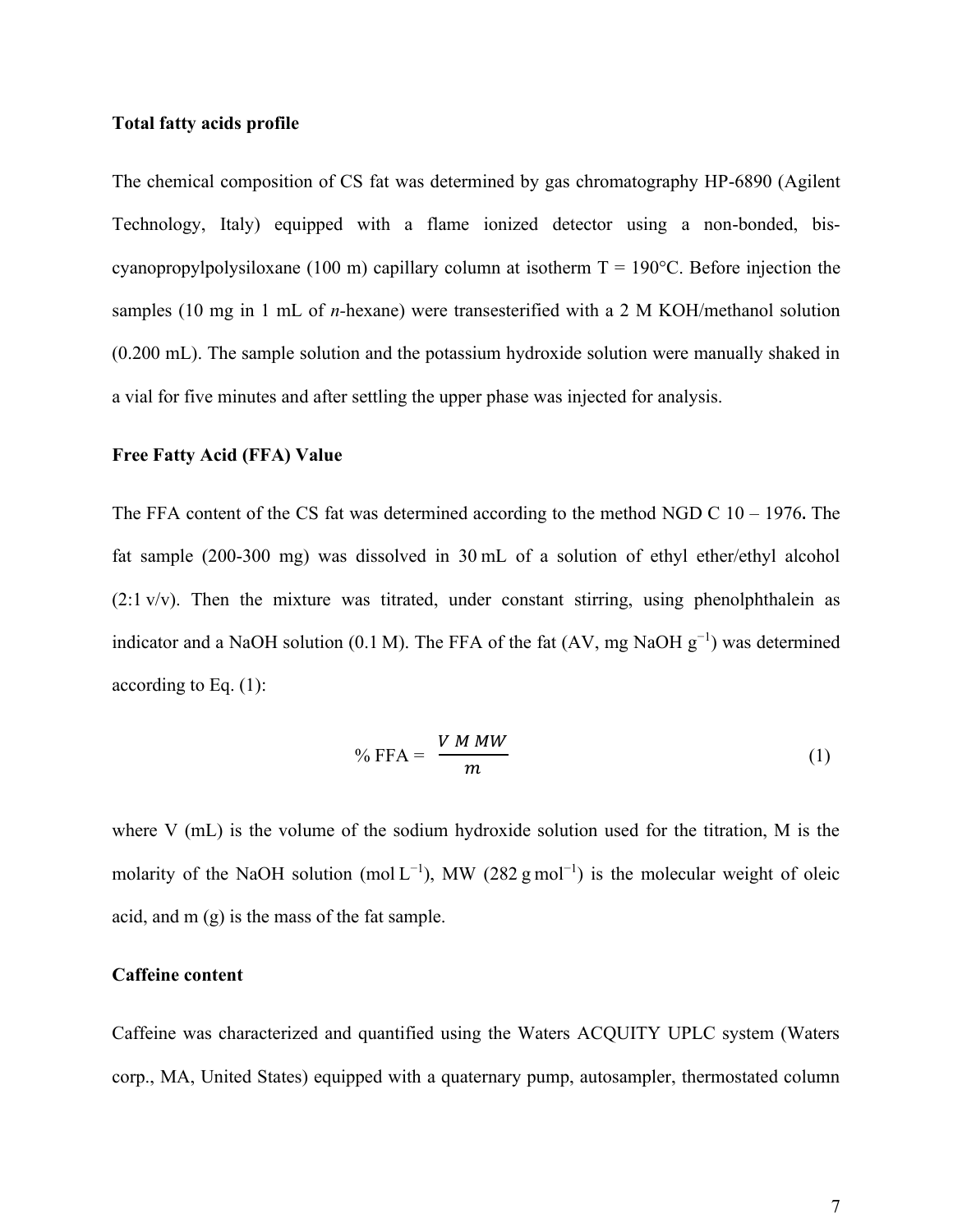compartment and a dual-wavelength UV/Visible (UV/Vis) detector (TUV). The data were processed with Empower 3 workstations. The employed column was BEH  $C_{18}$  (2.1mm x 50 mm) and mobile phase was composed of water containing  $0.1\%$  of formic acid  $(v/v)$  (A) and acetonitrile containing 0.1% of formic acid (v/v) (B). The flow rate was set at 0.25 mL min<sup>-1</sup> and the linear gradient elution was: 0 min, 95% A; 3 min, 93% A; 7 min, 90% A; 15 min, 80% A; 17 min, 95% A with a re-equilibration time of 2 min before the next injection. The column temperature was maintained at 30°C and the wavelength set at 274 nm. For the quantification of caffeine in the fat extract, a calibration curve was built using the method of external standard by means of a seven-points calibration curve with three replicate measurements for each calibration point. The curve was linear in a range of  $100 - 0.0004 \mu g \text{ mL}^{-1}$  with a calculated correlation coefficient (*R*) of 0.9998 ( $y = 57797x + 28278$ ). Results are displayed in Fig. 1 of Supporting Information (Fig-S1). Limit of detection (LOD) and limit of quantification (LOQ) were calculated as 3- and 10- fold the signal-to-noise ratio with a value of 0.06 ng mL<sup>-1</sup> and 0.19 ng mL<sup>-1</sup> respectively. The samples were dissolved in a limited amount of chloroform and diluted in an appropriate volume of acetonitrile to reach the desired concentration, then filtered by 0.45 μm filter (Millex-FH, Millipore corp., MA, United States) before injection.

# **Cost of manufacturing (COM) estimation of sc-CO<sup>2</sup> extraction process**

The cost of manufacturing estimation (COM) of  $sc\text{-}CO_2$  extraction was evaluated using the methodology previously proposed by Turton *et al.* [16]. The COM is described in the following expression:

$$
COM = 0.280 \times FCI + 2.73 \times COL + 1.23 \times (C_{RM} + C_{WT} + C_{UT})
$$
\n(2)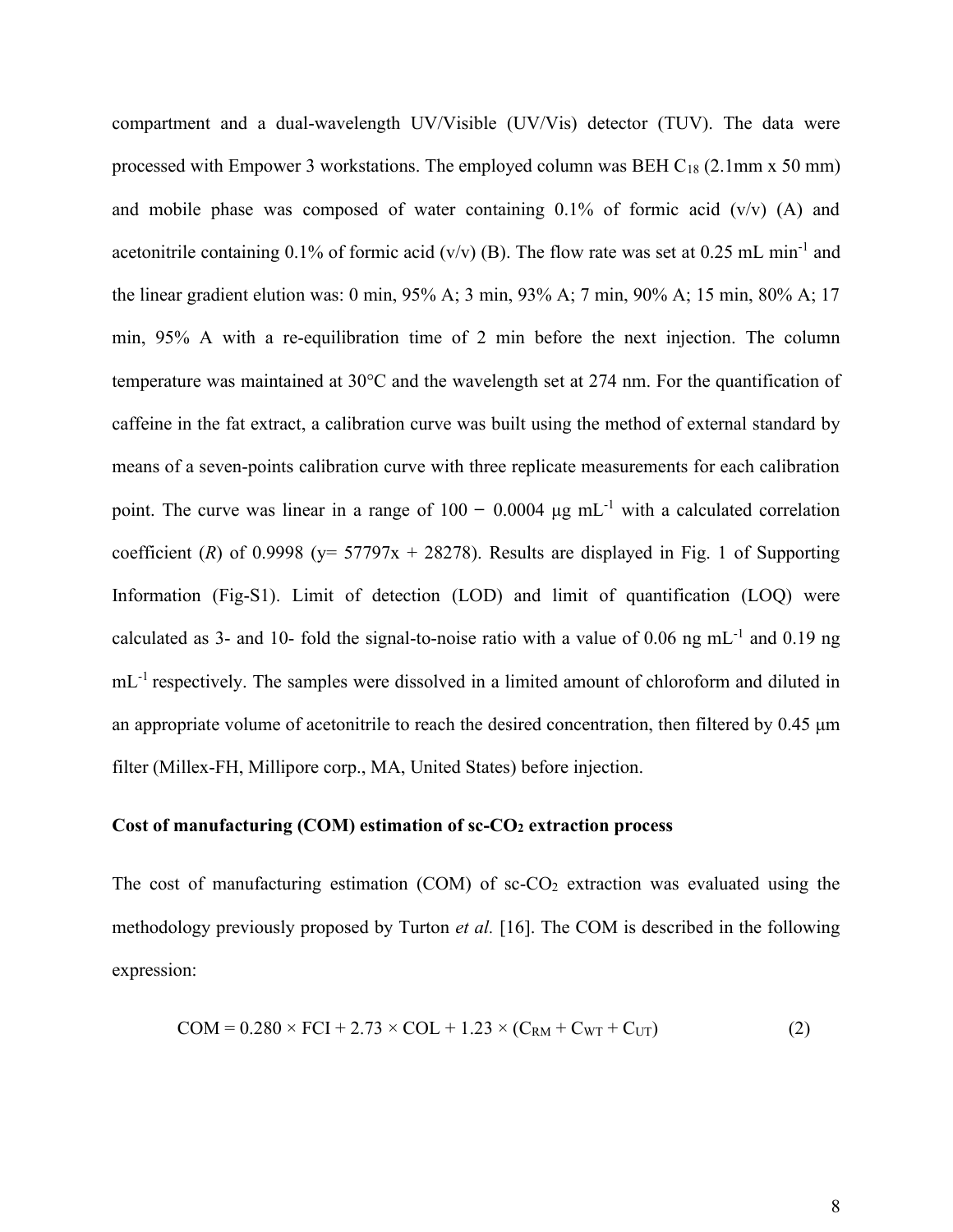Where  $FCI$  is the fraction of investment. The cost of  $\text{sc-CO}_2$  laboratory apparatus was referred to that present in our laboratory, at Università degli Studi di Milano, that presents an extractor vessel of 0.1 L of capacity. The cost of industrial apparatus is reported to those calculated by De Melo *et al.* with two extractor vessels of 400 L of capacity, is 1,500,000.00  $\epsilon$  [15, 17]. The depreciation rate was assumed to be 10% per year.

The operational labour cost (*COL*) is generally divided into indirect and direct costs. This latter includes the wage of skilled men calculated as man-hour per operation-hour. The cost of 7920 h per year operational work, with continuous 24 h per day, 8 h daily shifts (3 workers/shift) in 330 days. According to the table of Italian national chemical contract (CCNL) (http://www.filctemcgil.it), it can be assumed as  $10.28 \text{ } \epsilon/\text{h}$ .

*CRM* is the raw material cost. At the moment silverskin doesn't have any economic value on the market, and a hypothetic cost cannot be estimated.

 $C_{WT}$  is the waste treatment cost. In this case it is inexistent due to the further conversion of CS residue to second raw material for paper production.

Cost of utilities  $(C<sub>UT</sub>)$  is the sum of energetic costs associated to various processes as  $CO<sub>2</sub>$ refrigeration and heater. In more detail, the energy consumption of  $\text{sc-CO}_2$  is the cost associated to: i) chill liquid  $CO_2$  from ambient 20 $\degree$ C to 4 $\degree$ C at 58 bar for the liquefaction; ii) pump the  $CO_2$ to extractor vessel from 4°C/58 bar to 60°C/300 bar; iii) maintain the supercritical extraction conditions (60 $\degree$ C/300 bar) for all extraction time (2 h).

The energetic calculations were performed using SimCentral of AVEVA using SRK as EoS considering the thermodynamic properties of gases shown by National Institute of Standards and Technology (NIST) (Lemmon, Eric C. et al, 2020). The energy scale-up was performed linearly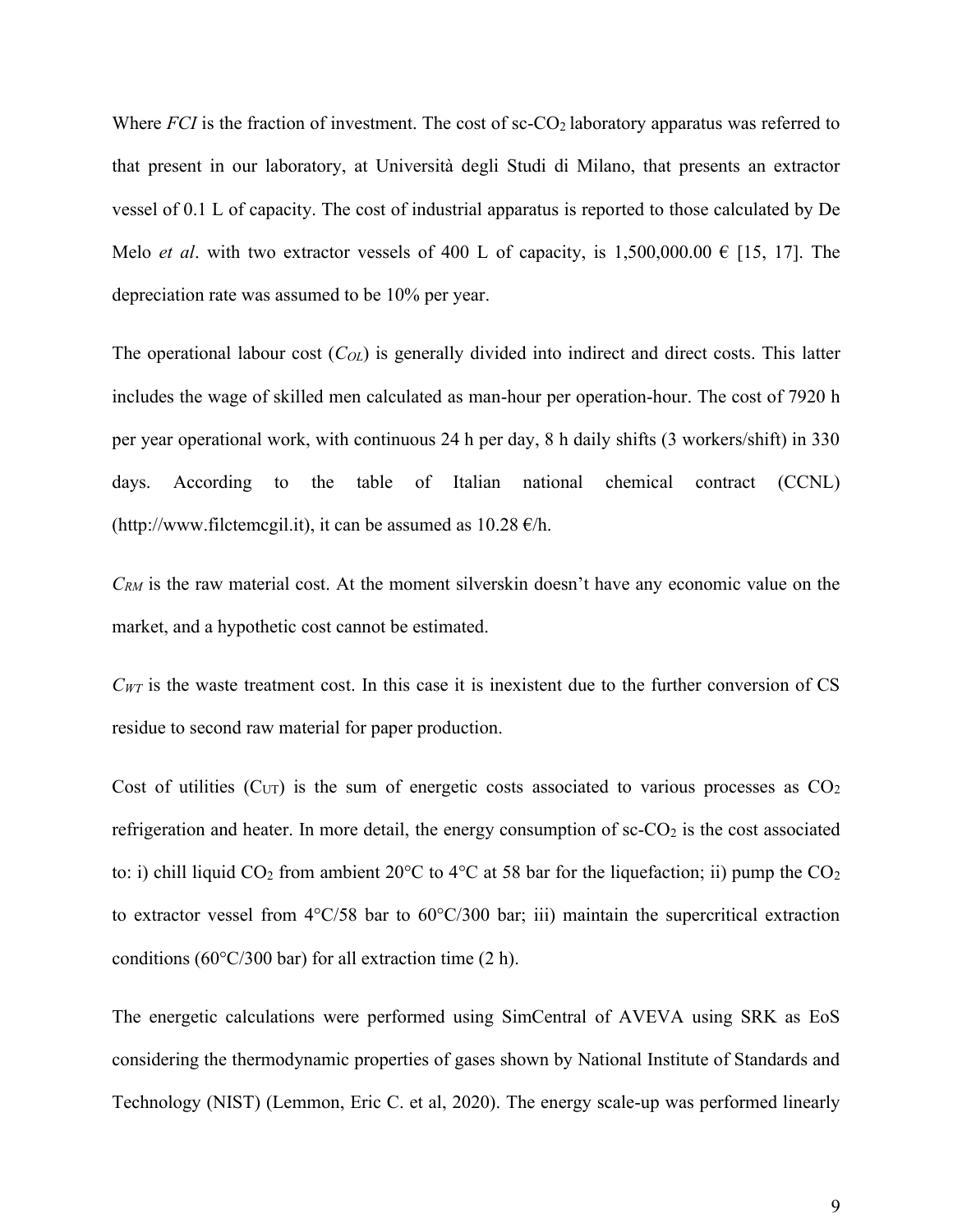as reported by Prado et al. [19]. The price of electricity was referred to Italian annual energy consumption band <20 MWh calculated by Italian Regulatory Authority for Energy, Networks and Environment (ARERA).

Additionally, the  $CO<sub>2</sub>$  tanks costs fall in the cost of utilities. The  $CO<sub>2</sub>$  employed for the process was calculated to be 0.6  $\epsilon/L_{\text{gas}}$  according to Sapio s.r.l, Italy price and a loss of 2% was considered due to pressurize/depressurize operations. This cost can be considered negligible in the case of a specific apparatus for  $CO<sub>2</sub>$  recovery is present in the industrial implant.

The economic cost of CS oil was calculated dividing the total oil extracted per the total raw material processed in 330 days.

# **Results and discussion**

#### **CS fat extraction**

In our experiments, the fat content in coffee silverskin (CS) was first evaluated by Soxhlet extraction, in the presence of a hydrocarbon solvent. Several research works reported that lipid fraction is estimated to be  $2-3.4\%$  calculated on the dry biomass, depending on the CS species (*i.e. Arabica* or *Robusta*) and geographical origins [20]. In agreement with literature data, the Soxhlet extraction of our material yielded  $3.0\% \pm 0.1$  (calculated on a dry weight basis) of a dark brown amorphous solid (Figure 1). Similar results in term of yields were obtained with  $\text{sc-CO}_2$  in a considerably lower time respect to the reference method (2h) (Table 1). In this case a light yellow amorphous solid with a texture similar to the butter was isolated, as displayed in Figure 1. In order to investigate which physico-chemical parameters could influence the CS fat extraction, various temperature (35, 50, 60°C) and pressure values (200, 300 bar) were selected and combined at constant flow rate of  $15 \text{ mL min}^{-1}$  (Table 1).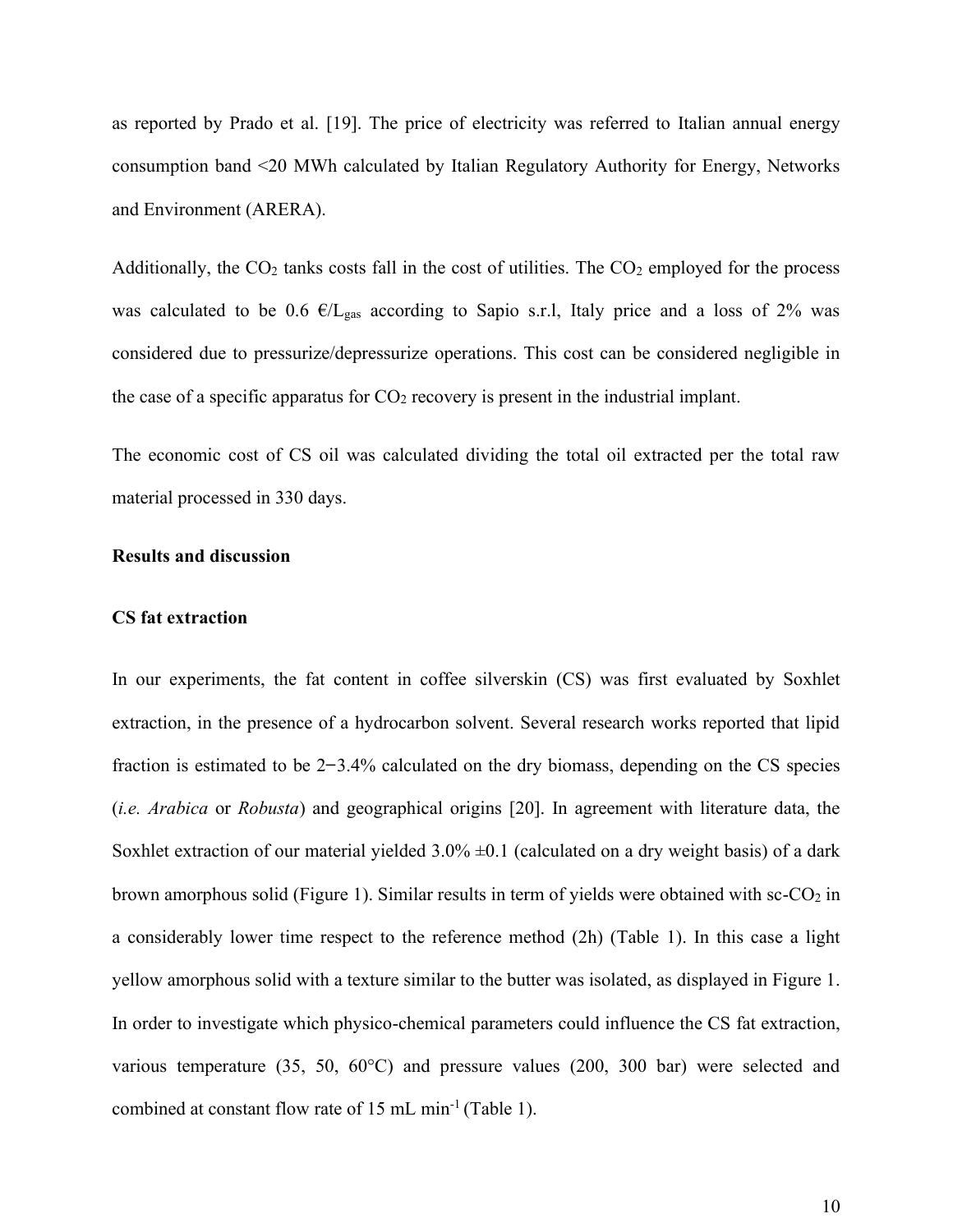

**Figure 1**. Conventional and non-conventional methods instrumental set-up and their corresponding extract products.

|                                 | Data set                | T   | $\mathbf{p}$ | Co-solvent                    | <b>Flow rate</b> | <b>Fat yield</b>                     |  |
|---------------------------------|-------------------------|-----|--------------|-------------------------------|------------------|--------------------------------------|--|
| <b>Method</b>                   |                         | (C) | (bar)        | $(% \mathbf{A})$ (% v/v EtOH) | $(mL min-1)$     | $(w_{\text{fat}}/w_{\text{dry CS}})$ |  |
|                                 | $\mathbf{1}$            | 35  | 200          |                               |                  | $2.1 \pm 0.2$                        |  |
|                                 | $\overline{2}$          | 35  | 300          |                               |                  | $2.5 \pm 0.1$                        |  |
|                                 | $\overline{\mathbf{3}}$ | 50  | 200          |                               |                  | $2.7 \pm 0.3$                        |  |
| $Sc-CO2$                        | $\overline{\mathbf{4}}$ | 50  | 300          |                               | 15               | $2.8 \pm 0.2$                        |  |
|                                 | 5                       | 60  | 200          |                               |                  | $2.7 \pm 0.1$                        |  |
|                                 | 6                       | 60  | 300          |                               |                  | $3.1 \pm 0.1$                        |  |
|                                 | $\overline{7}$          | 50  | 300          | 5                             |                  | $3.3 \pm 0.3$                        |  |
|                                 | 8                       | 60  | 300          |                               |                  | $2.3 \pm 0.2*$                       |  |
| <b>Soxhlet</b><br>$(n$ -hexane) |                         |     |              |                               |                  | $3.0 \pm 0.1$                        |  |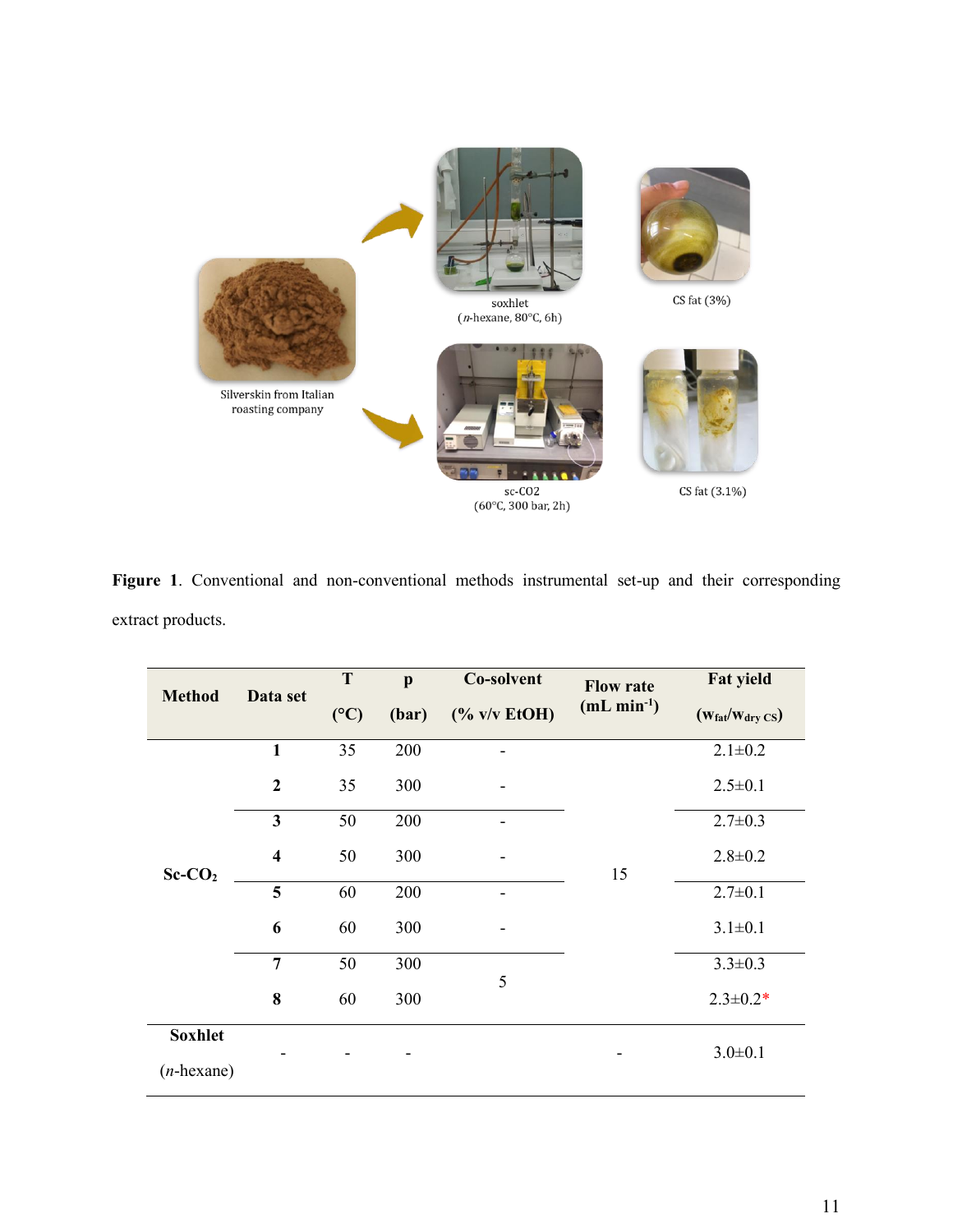**Table 1.** Experimental conditions for CS fat extraction by Soxhlet and sc-CO<sub>2</sub>. Results are presented as means  $\pm$  standard deviation of duplicate extractions. \* $p$  < 0.05, student's t-test two tailed.

As shown in Table 1, the extraction yields increase with pressure at constant temperature due to an increase of  $CO<sub>2</sub>$  density, and thus the fluid capacity to solubilize the lipids from CS. Setting the pressure at medium-high value, the disruption of plant cell can be promoted, facilitating the release of compounds not previously extractable. In particular conditions (entry 2, 4 and 6 in Table 1), good extraction yields were obtained for each different temperature value specifically working at 300 bar. Tightly connected to pressure, the temperature is another important physical parameter that affects the  $sc-CO<sub>2</sub>$  extraction yield in a more complex way than pressure, as documented in the literature [21]. As reported in Table 1, an increment of CS fat yield was progressively observed in the range of temperature from 35 to 60°C, in both operative pressure values. However, at 200 bar similar yield values  $(2.7\pm0.3\%)$  were obtained for both the extractions conducted at 50 °C (Table 1, entry 3) and 60 °C (Table 1, entry 5). This is probably due to an increase in temperature causing a slightly negative effect on the density of  $\text{sc-CO}_2$  and thus on its solvation capacity. In parallel to this phenomenon, an increase of vapor pressure of the solutes can be recorded that conversely enhances their own solubility in the supercritical fluid. Then moving to higher pressure, the density of  $\text{sc-CO}_2$  decreases moderately with a temperature increase and the second thermodynamic effect prevails, as observed in Table 1 entry 6. The best extraction conditions were achieved at 300 bar and 60°C where these two opposite and parallel phenomena could be well balanced [14]. The addition of polar co-solvent in a variable percentage to  $\rm{sc}\text{-}CO_{2}$  is a common practice adopted for enhancing the amount and the selectivity of lipids extracted from a vegetable matrix [22]. Its principal action consists of increasing the local density around the solute molecule leading to specific bonds formation with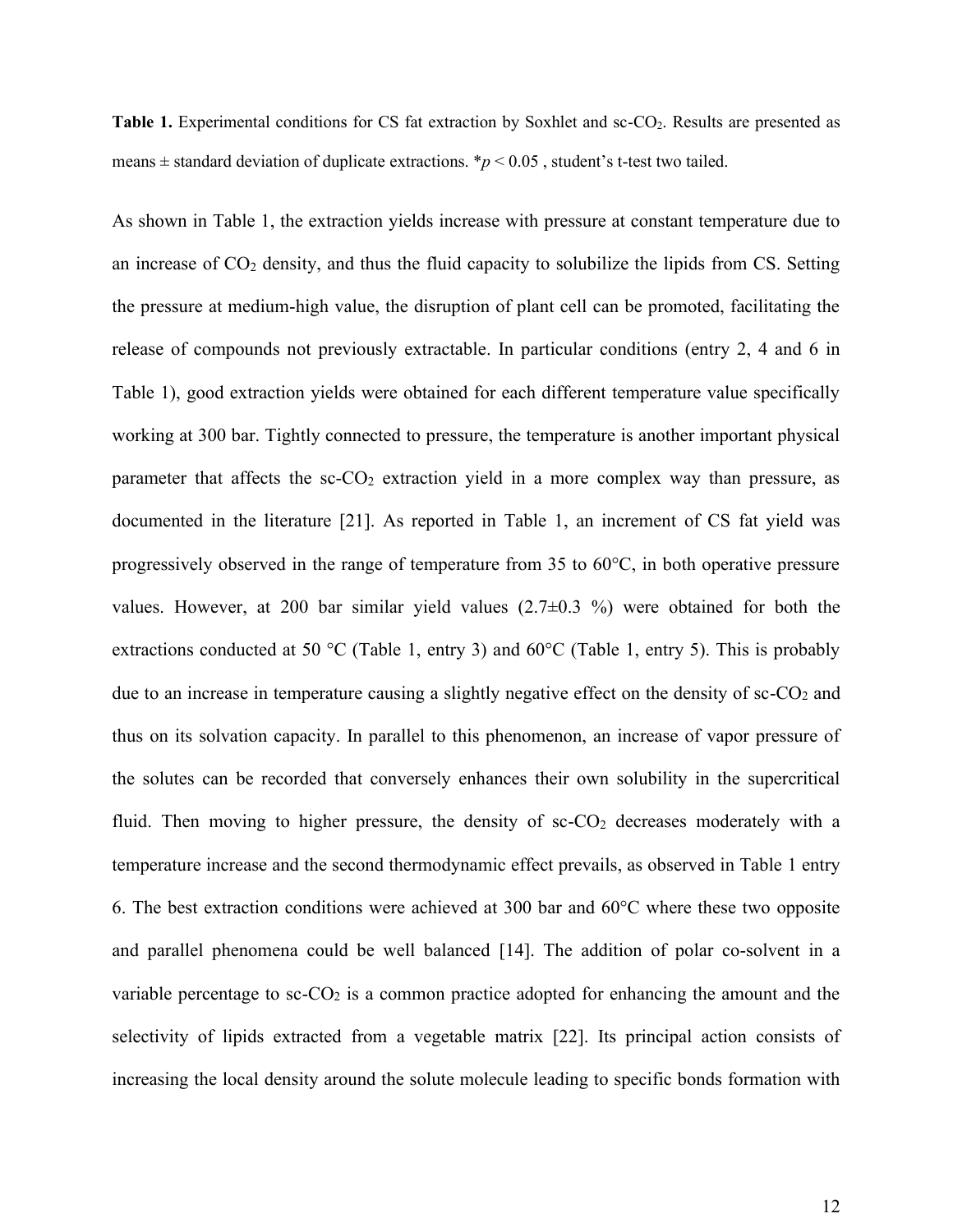solute molecules (*i.e* dipole-dipole, H-bonds, etc.), thus improving their solubility in the solvent phase. Specifically, in this research work, ethanol was selected as polar additive considering its safe status (GRAS) and low toxicity to scout its effect on CS fat extraction. Furthermore, it was added in minimal percentage at the best extraction conditions previously identified, in a perspective of industrial process sustainability. The results showed an effective albeit small increment of the percentage of CS fat yield (3.3±0.3% in Table 1, entry 7) respect to the use of pure sc-CO<sub>2</sub> (3.1 $\pm$ 0.1% in Table 1 entry 6). On the other hand, the low percentage of ethanol and the high density of sc-CO<sub>2</sub> at  $60^{\circ}/300$  bar cause a decrement of fat solubility with a negative impact on the extraction yield  $(2.3\pm0.2\%$  in Table 1, entry 8) addressed to liable crossover phenomenon in a ternary mixture. [22, 23] Noteworthy, the CS fat in all conditions tested, showed an improvement of organoleptic properties visually and to the touch respect to the Soxhlet extraction.

### **Characterization of CS fat**

The total fatty acids composition of CS butter obtained by  $sc$ - $CO<sub>2</sub>$  under various operative conditions and by Soxhlet extraction was analyzed by gas chromatography after transesterification and the results are reported in Table 2. In agreement with literature data [7], the main fatty acids in all samples are linoleic acid (C18:2) and palmitic acid (C16:0), present almost in the same % mol, followed by oleic acid (C18:1) and stearic acid (C18:0). However, non-negligible amounts of long chain, high melting point arachidic (C20:0), behenic (C22:0) and lignoceric(C24:0) acid are also present. This unusual composition makes this fat of potential interest for the cosmetic industry. Moreover, it is different from that of other fats used in the formulation of cosmetic products such as shea or cocoa butter that contain only small amount (< 5%) of arachidic acid.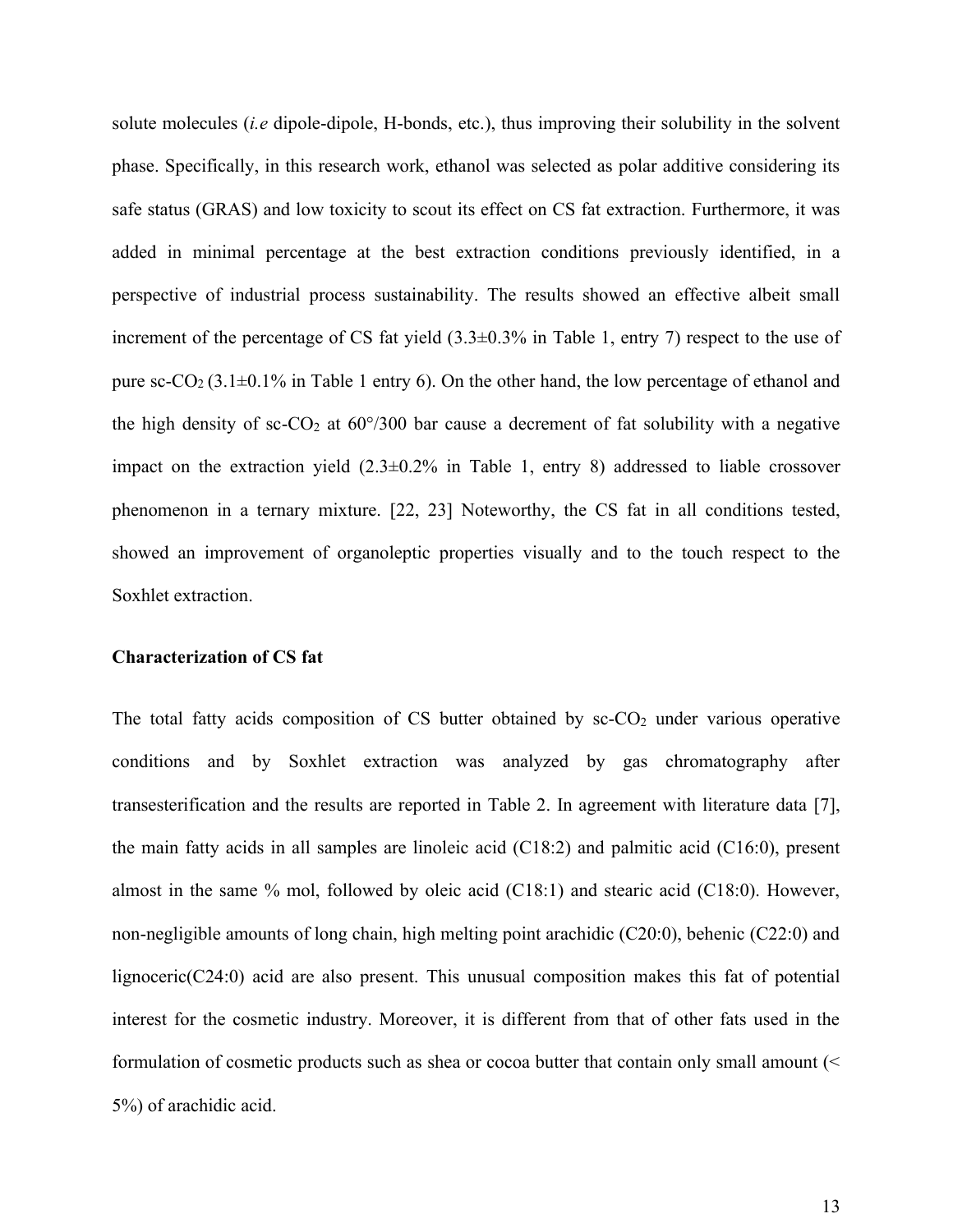Basically the solubility of free fatty acids, alkyl esters of fatty acids, and mono-, di- and tryacylglycerols in sc-CO<sub>2</sub> depends on their structural characteristics as the molecular weight and degree of unsaturation and it is influenced by the density of solvent [24].

It is very interesting to note that the chemical composition of fatty acids in terms of % mol varies upon the extraction conditions. In particular, the samples rich in medium-short chain saturated fatty acids with a lower amount of long-saturated chain fatty acids derived from extractions carried out under mild conditions (Table 2, entry 1 and 2). On the other hand, the use of stronger process conditions (Table 2, entry 3—6) provides a CS fat enriched in long-chain saturated fatty acids. Notably the % mol of C24:0 in sample 6 resulted three times higher than sample 1. This behaviour is again addressed to the increase of sc-CO<sub>2</sub> density and the consequent increase of solvation power that promotes the solubilization of high weight fatty acids. Therefore, as well, the addition of co-solvent assisted the extraction of long-chain fatty acids through the additive formation of specific solvent-solute bonds. (Table 2, entry 7 and 8).[22]

Noteworthy each component of the fat mixture gives its own contribution to the overall solubility of vegetal fat, not often predictable, in the supercritical fluid [25]. To sum-up, the total content of saturated fatty acids (SFA) ranges between 54 and 61%, while the polyunsaturated/saturated ratio (UFA/SFA) decreasing from mild to stronger conditions. It is also worth mentioning that the presence of behenic and lignoceric acids, not common in other vegetable oil, could make the CS fat a very attractive starting material for cosmetic formulations [26].

The content in free fatty acids is another important point to look at, in order to assess the quality and the field of application of a fat, as well as the possible changes occurring during its storage. The acidity expressed as % by weight of free fatty acids (FFA) obtained by titration of the samples extracted from silverskin was measured and it was found to be pretty high with respect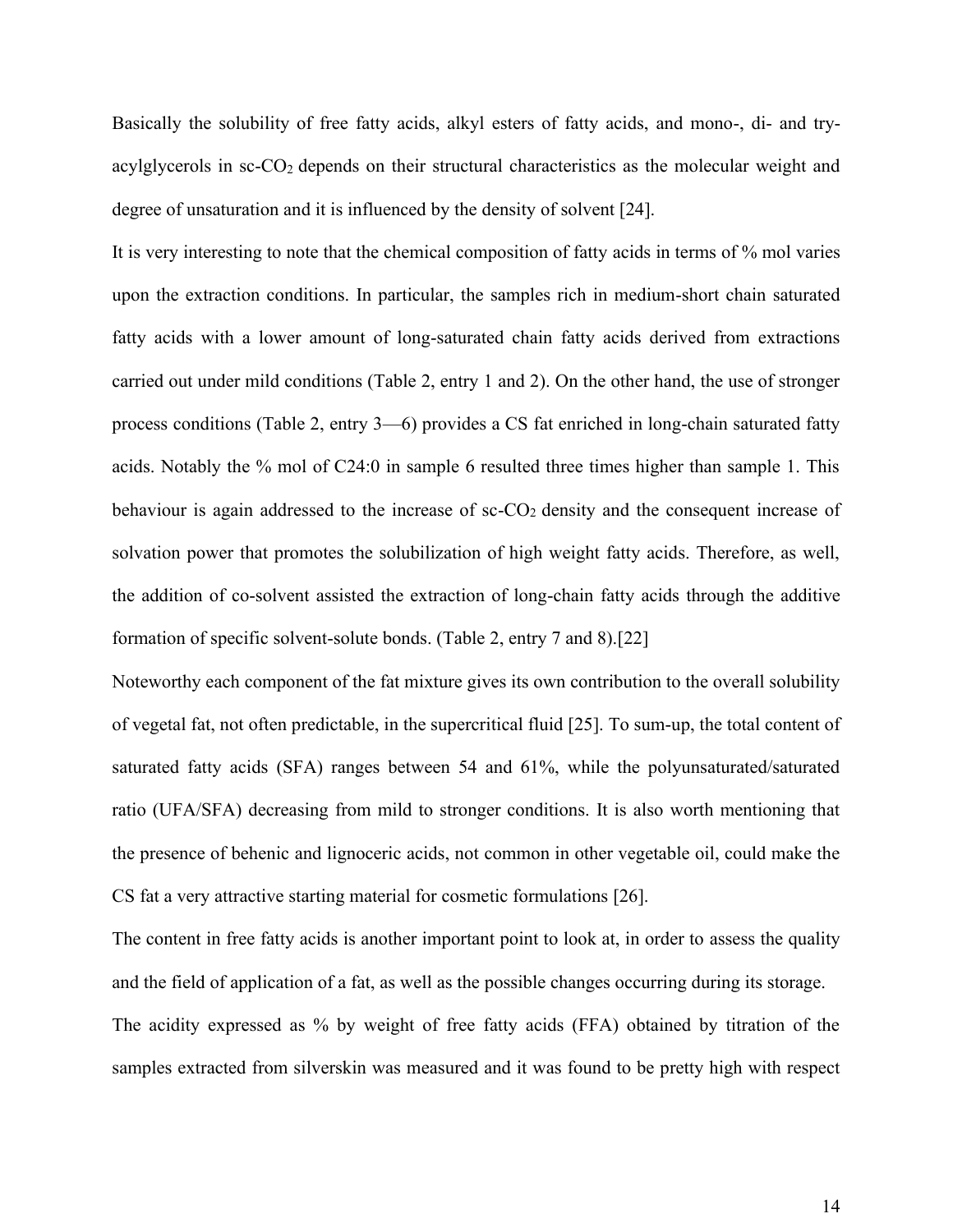to common vegetable oils, and the values obtained are reported in Table 2. All the samples show an acidity in the range of 19-29%, moderately higher with respect to the one observed for the Soxhlet extracts (19.8 %) [27]. The different extraction techniques therefore may affect the final fat acidity although no literature data are available in this respect.

Furthermore, the acidity slightly increases with the extraction pressure, despite the temperature. An explanation could be found in the variation of the physico-chemical properties of  $CO<sub>2</sub>$  at higher pressure enhancing the solubility of unsaponifiable compounds with free fatty acidfunction [24]. This can explain as well as the increased yield at the same cited conditions (Table 2).

To the best of our knowledge, there are not studies reported in the literature evaluating deeply this aspect so far. On the basis of these results, we can conclude that  $sc$ - $CO<sub>2</sub>$  could be a straightforward method for obtaining extracts tunable and selective in terms of composition, suitable to be addressed for different purposes.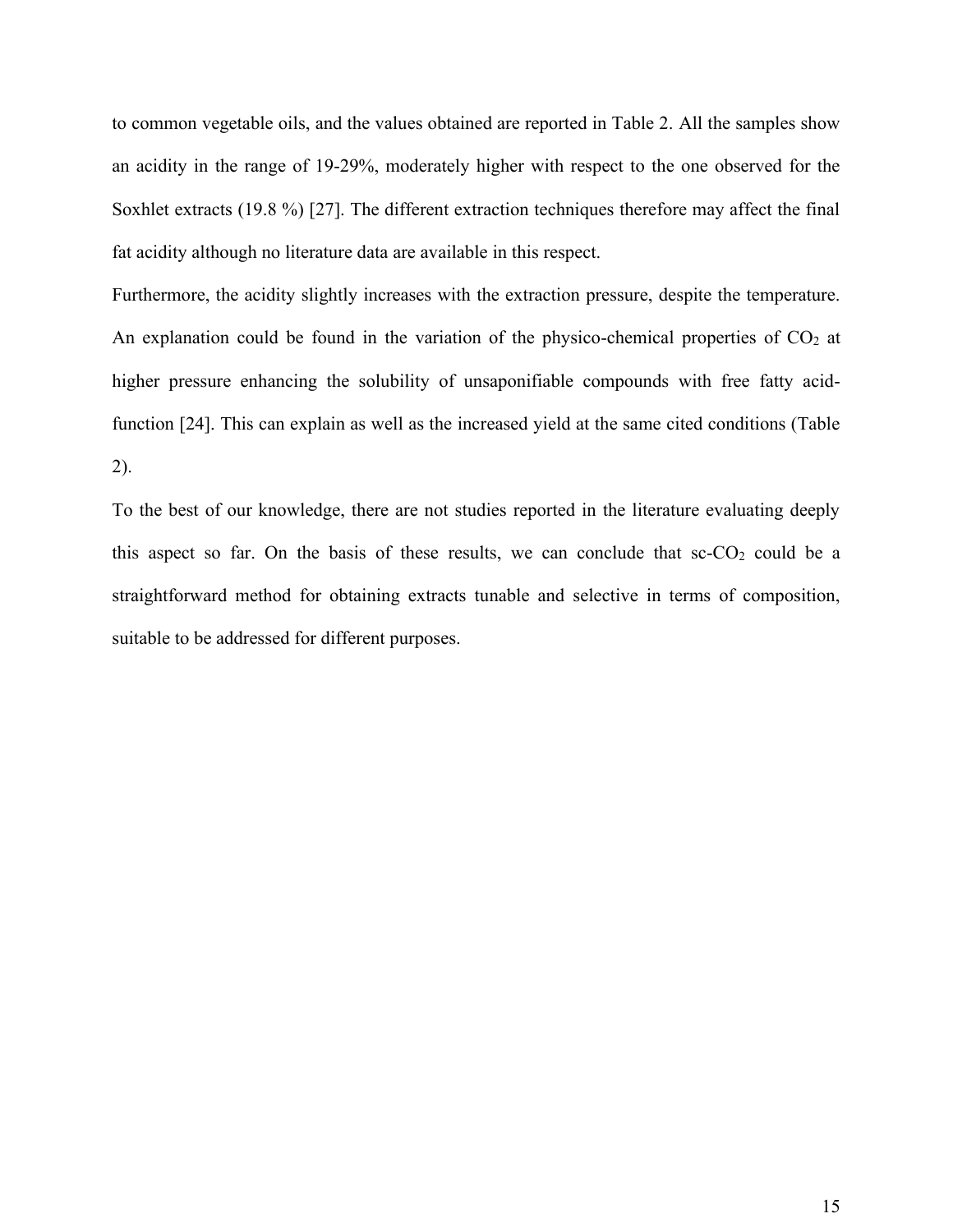| $sc$ - $CO2$                    | FA composition (%mol) |       |       |       |       |       |       |       |            | PUFA/      | <b>FFA</b> |
|---------------------------------|-----------------------|-------|-------|-------|-------|-------|-------|-------|------------|------------|------------|
|                                 | C14:0                 | C16:0 | C18:0 | C18:1 | C18:2 | C20:0 | C22:0 | C24:0 | <b>SFA</b> | <b>SFA</b> | $(\%$ wt)  |
| 1                               | 0.5                   | 39.5  | 6.8   | 10.5  | 34    | 4.6   | 2.3   | 0.4   | 54.1       | 0.83       | 21         |
| $\boldsymbol{2}$                | 1.3                   | 36.3  | 7.9   | 11.0  | 34.3  | 6.3   | 2.4   | 0.5   | 54.7       | 0.83       | 22.5       |
| 3                               | 0.7                   | 35.2  | 7.7   | 10.1  | 32.7  | 7.4   | 4.5   | 0.6   | 56.1       | 0.76       | 19.2       |
| 4                               | 1.3                   | 37.6  | 6.7   | 10.1  | 31.5  | 6.5   | 4.3   | 0.9   | 57.3       | 0.73       | 24.6       |
| 5                               | 0.5                   | 32.8  | 7.2   | 10.0  | 30.5  | 9.0   | 8.1   | 1.3   | 58.9       | 0.69       | 19.8       |
| 6                               | 0.7                   | 32.4  | 7.1   | 9.1   | 29.5  | 9.3   | 10.4  | 1.5   | 61.4       | 0.63       | 28.8       |
| $\overline{7}$                  | 1.1                   | 34.4  | 6.8   | 9.5   | 29.8  | 7.9   | 7.7   | 1.3   | 58.1       | 0.68       | 26.5       |
| 8                               | 0.6                   | 33.6  | 7.6   | 10.0  | 31.6  | 8.2   | 6.4   | 1.0   | 57.4       | 0.72       | 18.6       |
| <b>Soxhlet</b><br>$(n$ -hexane) |                       | 29.0  | 6.8   | 9.2   | 32.0  | 10.6  | 8.9   | 1.6   | 56.9       | 0.72       | 19.8       |

**Table 2.** Fatty acids (FA) profile of experimental extracts; myristic acid (C14:0), palmitic acid (C16:0), stearic acid (C18:0), oleic acid (C18:1), linoleic acid (C18:2), arachidic acid (C20:0), behenic acid (C22:0) and lignoceric acid (C24:0); saturated fatty acid (SFA); polyunsaturated/saturated fatty acid ratio (PUFA/SFA).

Besides fats, CS fat with traces of caffeine was expected to be collected, shown in Table 3. Caffeine is the principal bioactive component of coffee with a beneficial impact on the organism [28]. Several studies evidenced its presence as well in coffee silverskin in low percentage (0.8- 1.2%) conferring further attractive properties to this by-product. Caffeine inhibits lipid peroxidation induced by reactive oxygen species as hydroxyl radicals, peroxyl radicals and singlet oxygen acting as a protective agent for vegetal fat [29].

The physico-chemical characteristics of this xanthine explain its solubility in aprotic polar and solvents (chloroform, dichloromethane) as well as in supercritical dioxide [30], even at low temperature as 40°C in a wide range of pressure (100-300 bar) [31].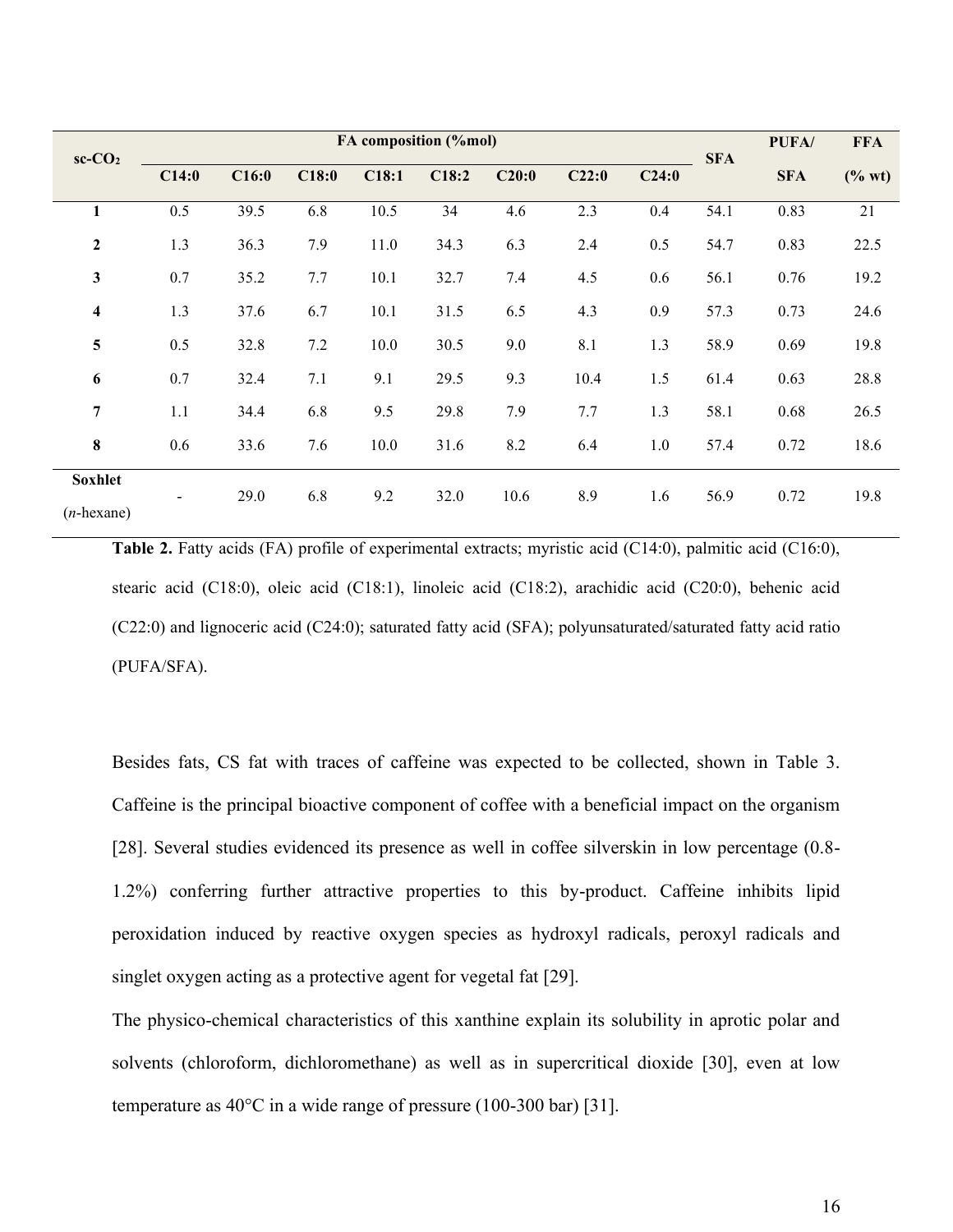The presence of caffeine was quantified in all samples in a variable amount in function of experimental parameters. In particular, the extraction yield of caffeine was influenced by temperature rather than pressure [31]. Figure 2 shows the temperature dependence of caffeine extraction yield at a fixed pressure of 200 and 300 bar. The isobar curves have the same trend, evidencing an increase of caffeine yield at 50°C with a decrement at 60°C independently by pressure set. These anomalous results were similar to those obtained by Bandeira et *al*. regarding the recovery of caffeine from green coffee oil [32]. Probably this can be explained either by the proximity to the critical point at those experimental conditions and the supercritical phase approaches the liquid phase density or by a lipids co-solvent effect.

Moreover, it is well documented that caffeine solubility can increase with the addition of polar additive that has a beneficial contribution on solvent density and specific solvent-solute bonds formation. In our case, the higher amount of caffeine was detected in the fat extracted with 5% of EtOH at  $50^{\circ}$ C/300 bar  $(4.8\pm0.1\%$  in Table 3, entry 7) with a decrease co-solvent effect at  $60^{\circ}$ C and a consequently lowered caffeine extraction  $(3.2\pm0.1\%$  Table 3, entry 8) due to a plausible reach of the critical temperature [33].

The amount of caffeine in CS fat, extracted with *n*-hexane in Soxhlet, was quite low (0.7±0.2%, Table 3) compared to the values obtained in defined supercritical conditions, evidencing the suitability of sc-CO<sub>2</sub> in obtaining extracts enriched of structurally different compounds present in the same vegetal matrix.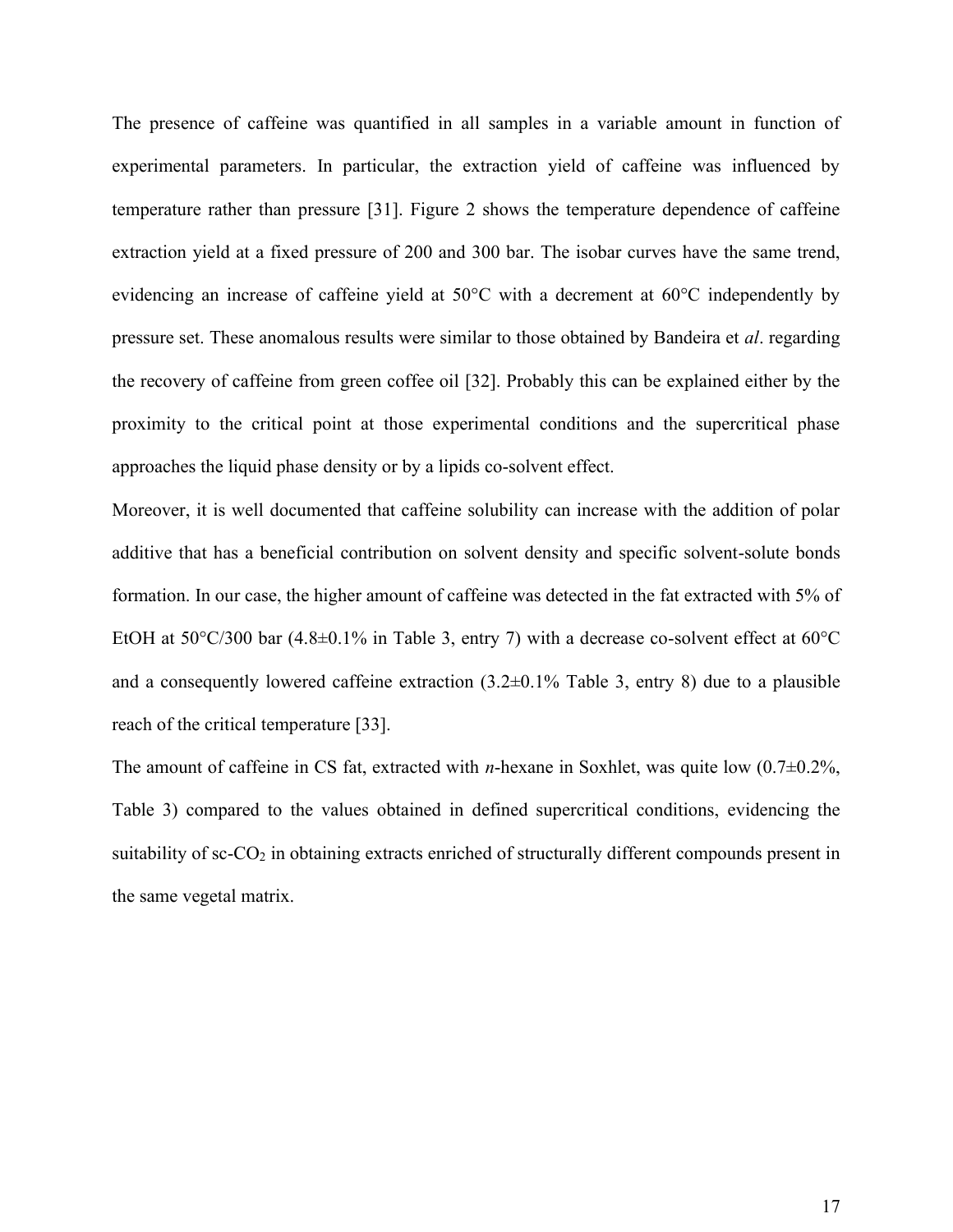| <b>Method</b>                   | Data set                | T   | $\mathbf{p}$ | Co-solvent                                                                                                                                                                                                                                                                                                                                                                                                                                                                                                   | <b>Extraction yield<sup>a</sup></b> | <b>Extraction yield</b> <sup>b</sup> |  |
|---------------------------------|-------------------------|-----|--------------|--------------------------------------------------------------------------------------------------------------------------------------------------------------------------------------------------------------------------------------------------------------------------------------------------------------------------------------------------------------------------------------------------------------------------------------------------------------------------------------------------------------|-------------------------------------|--------------------------------------|--|
|                                 |                         | (C) | (bar)        | $(% \mathbf{C}^{\prime }\mathbf{C}^{\prime }\mathbf{C}^{\prime }\mathbf{C}^{\prime }\mathbf{C}^{\prime }\mathbf{C}^{\prime }\mathbf{C}^{\prime }\mathbf{C}^{\prime }\mathbf{C}^{\prime }\mathbf{C}^{\prime }\mathbf{C}^{\prime }\mathbf{C}^{\prime }\mathbf{C}^{\prime }\mathbf{C}^{\prime }\mathbf{C}^{\prime }\mathbf{C}^{\prime }\mathbf{C}^{\prime }\mathbf{C}^{\prime }\mathbf{C}^{\prime }\mathbf{C}^{\prime }\mathbf{C}^{\prime }\mathbf{C}^{\prime }\mathbf{C}^{\prime }\mathbf{C}^{\prime }\mathbf$ | $(^{0}/_{0}W/W \text{CS fat})$      | $(^{0}/_{0}W/W \text{CS raw})$       |  |
| $sc$ - $CO2$                    | 1                       |     | 200          |                                                                                                                                                                                                                                                                                                                                                                                                                                                                                                              | $2.4 \pm 0.3$                       | $0.04 \pm 0.5$                       |  |
|                                 | $\boldsymbol{2}$        | 35  | 300          |                                                                                                                                                                                                                                                                                                                                                                                                                                                                                                              | $1.6 \pm 0.4$                       | $0.05 \pm 0.2$                       |  |
|                                 | 3                       |     | 200          |                                                                                                                                                                                                                                                                                                                                                                                                                                                                                                              | $3.1 \pm 0.3$                       | $0.08 \pm 0.2$                       |  |
|                                 | $\overline{\mathbf{4}}$ | 50  | 300          | $\overline{a}$                                                                                                                                                                                                                                                                                                                                                                                                                                                                                               | $3.6 \pm 0.1$                       | $0.10 \pm 0.1$                       |  |
|                                 | 5                       |     | 200          | -                                                                                                                                                                                                                                                                                                                                                                                                                                                                                                            | $2.8 \pm 0.1$                       | $0.07 \pm 0.1$                       |  |
|                                 | 6                       | 60  | 300          |                                                                                                                                                                                                                                                                                                                                                                                                                                                                                                              | $3.0 \pm 0.2$                       | $0.08 \pm 0.2$                       |  |
|                                 | $\overline{7}$          | 50  | 300          | 5                                                                                                                                                                                                                                                                                                                                                                                                                                                                                                            | $4.8 \pm 0.1$                       | $0.14 \pm 0.1$                       |  |
|                                 | 8                       | 60  | 300          |                                                                                                                                                                                                                                                                                                                                                                                                                                                                                                              | $3.2 \pm 0.1$                       | $0.08 \pm 0.2$                       |  |
| <b>Soxhlet</b><br>$(n$ -hexane) |                         |     |              |                                                                                                                                                                                                                                                                                                                                                                                                                                                                                                              | $0.7 \pm 0.2$                       | $0.03 \pm 0.1$                       |  |

**Table 3.** Caffeine extraction value at different experimental condition with a fixed flow rate of 15 mL min<sup>-1</sup>; caffeine was detected and quantified by UPLC-TUV (column BEH C18 2.1x50 mm, 1.7 um; Mobile phase: Water/ACN, flow rate: 0.250 mLmin<sup>-1</sup>). The amount is quantified on the extracted fraction. <sup>a</sup> Caffeine yield was calculated on the extracted CS fat

**b** Caffeine yield was calculated on dry raw material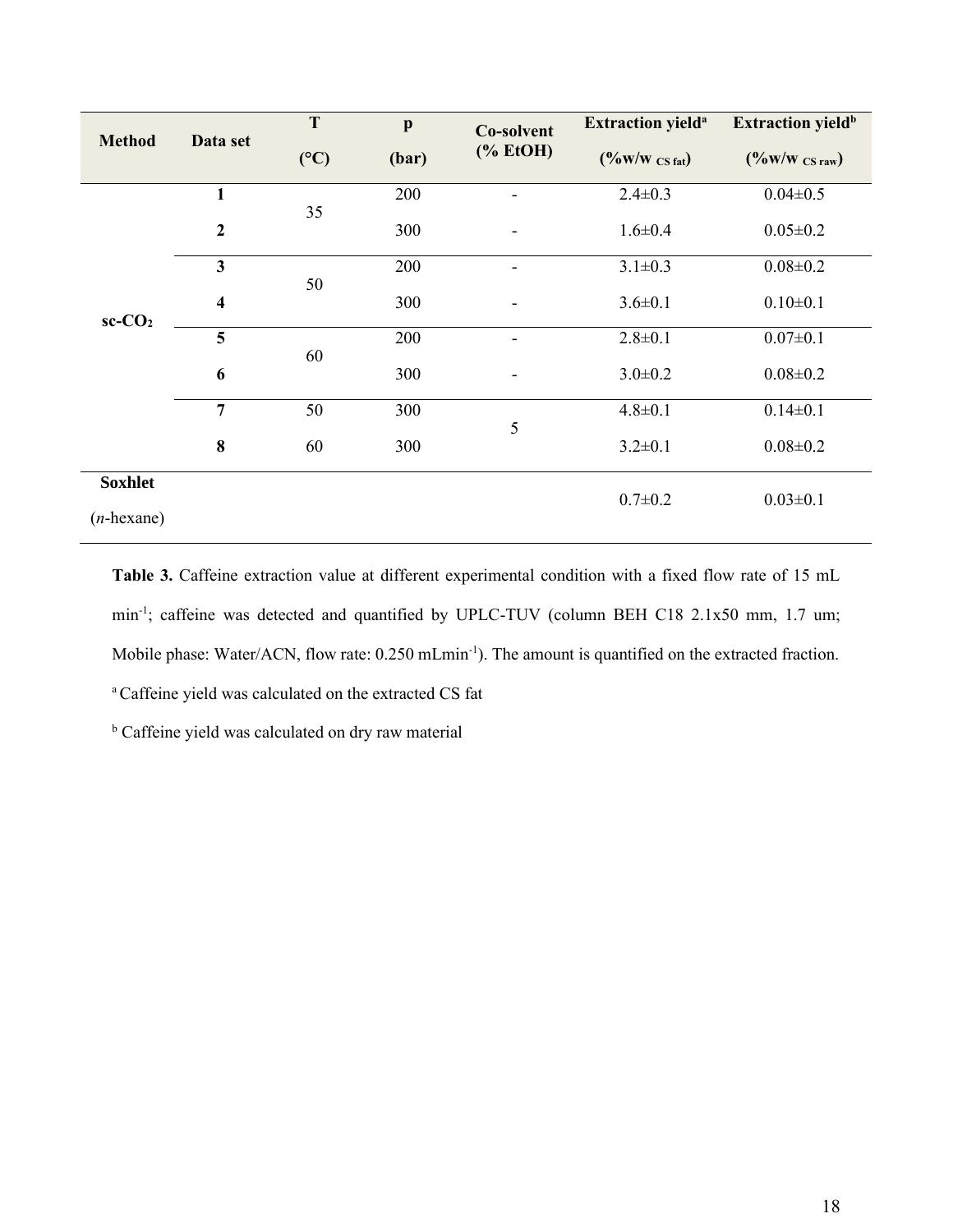

**Figure 2**. Dependence of caffeine extraction yield on temperature at a fixed pressure of 200 bar (violet dots) and 300 bar (green dots) at a fixed extraction period of 2 h.

### **Mathematical model**

The rationalization of experimental data toward a validated mathematical model is a fundamental step in view of industrial applications as scale-up, design of experiment (DoE) and process optimization. Application of this strategy as well as to CS fat extraction can furnish good indications for highlighting the sustainability of this procedure and can also be an inspiration to switch the direction of industrial processes.

With this aim, the collected extraction data were used in order to assess the feasibility of a further advanced mathematical analysis. In particular, the simplified dual-phase model described by Patel et al. was taken into account for this purpose [34]. It is based on the same fundamental equations of the model proposed by Sovová in 1993 [35] that found many applications. It has been demonstrated to possess good fitting capabilities [36–38] and an improved simplicity of the numerical solution.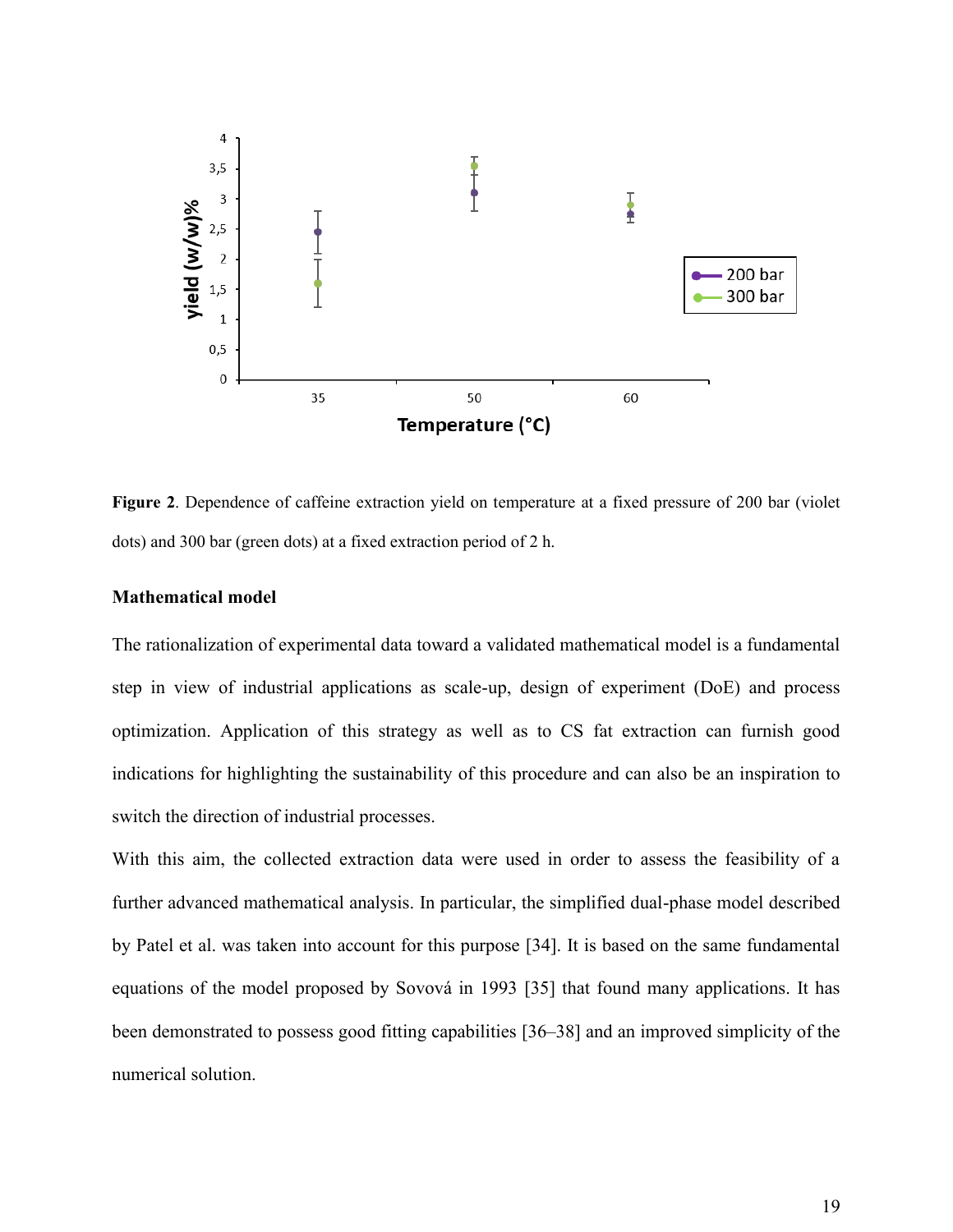The goodness of fit, the simplified mathematical approach and the analytical solution of such a model are the key reasons for the choice of the Patel *et al.* model for a preliminary mathematical assessment of the extraction system using supercritical carbon dioxide and coffee silverskin. The biological matrices used in sc-CO<sub>2</sub> are composed mainly of cells which contain oils both inside and outside of the shell [39]. This distinction is used to model the  $\rm{sc-CO_2}$  extraction with the dual-phase principle used both in Sovová and Patel's models. In fact, the initial period of extraction represents the depletion of lipids found on the cells surface while the final period represents the extraction of lipids contained inside the cell structure. For these reasons, the initial period is typically faster since the external mass transfer is the controlling factor whilst in the final stage the extraction rate slows down until it zeroes, and the extraction effectively stops [40]. Those rates may be defined as, respectively, constant extraction rate (CER) and falling extraction rate (FER).

Some assumptions are used for the model as [34]: (i) axial flow with constant superficial velocity through a fixed bed of cylindrical shape, (ii) no radial dispersion, (iii) pure solvent at extractor entrance,  $(iv)$  constant temperature and pressure throughout the entire extraction,  $(v)$ homogenous physical properties of the solid phase, (vi) pseudo-steady state plug-flow, (vii) negligible accumulation of solute in the fluid phase. Moreover, an additional approximation is that of considering the extracted material as a single pseudo-component whose real composition is unknown to the model.

Mass balances for both fluid phase and solid phase are described, respectively, as [34]:

$$
\rho_f U \frac{\partial y}{\partial h} = J(x, y) \tag{3}
$$

$$
-\rho_s(1-\varepsilon)\frac{\partial x}{\partial t} = J(x,y) \tag{4}
$$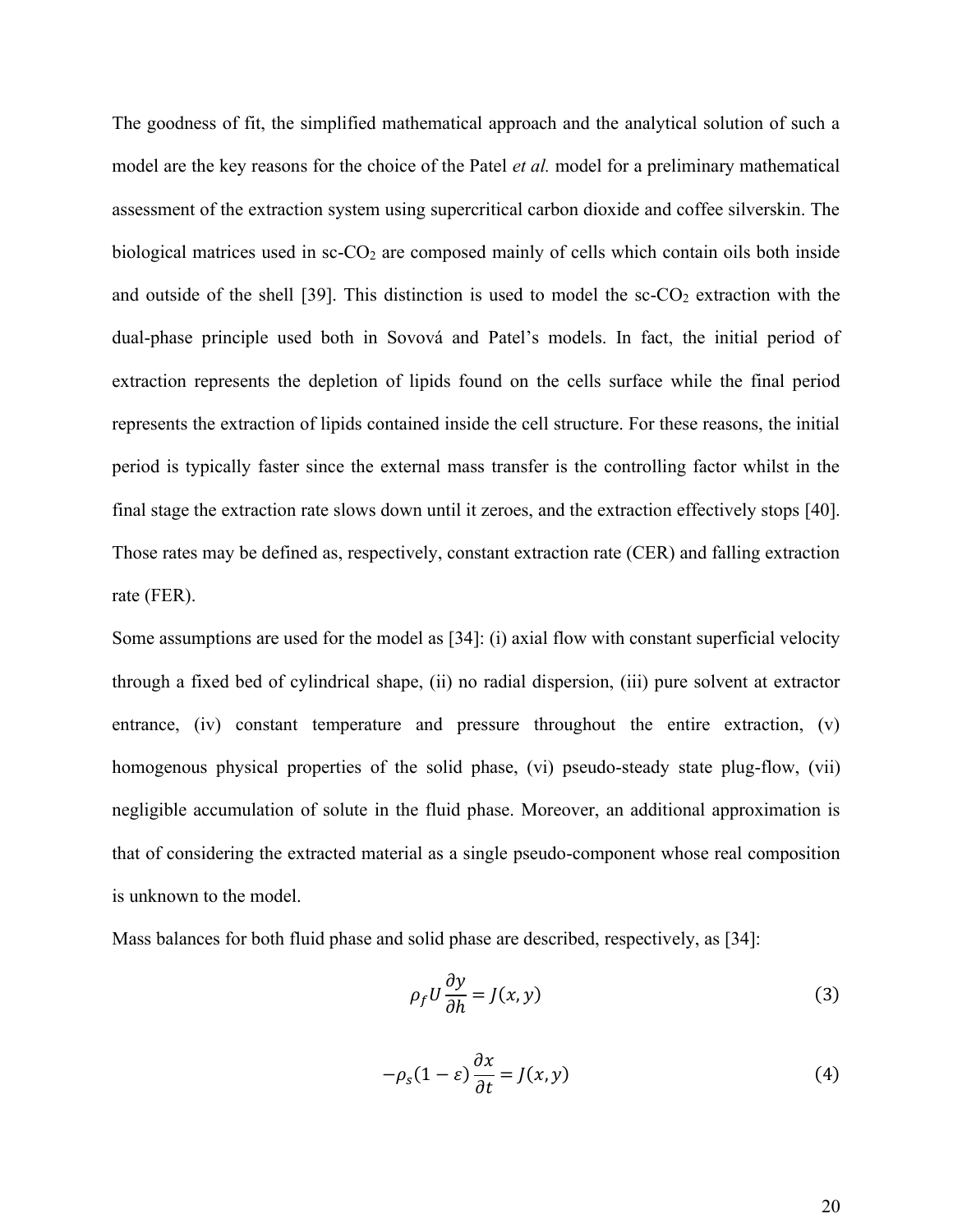With initial conditions:

$$
x(h, t = 0) = x_0 \tag{5}
$$

$$
y(h=0,t)=0
$$
 (6)

CER and FER mass transfer definitions are formulated as follows:

$$
J(x, y) = k_f a_0 \rho_f (y_r - y), \quad \text{for } x > x_k
$$
 (7)

$$
J(x, y) = k_s a_0 \rho_s x, \qquad \text{for } x \le x_k
$$
 (8)

where  $x_k$  is defined as the mass concentration of solute inside the solute-free solid at whose value the extraction transitions from constant to falling extraction rate.

By combining the initial conditions (Eq. 5 and 6) with the mass balances (Eq. 3 and 4) and the respective mass transfer it is possible to solve the differential system of equations and obtain:

$$
e = qy_r[1 - exp(-A)], \qquad \text{for } q < q_m \tag{9}
$$

$$
e = x_0 - exp[-BA(q - q_m)][x_0 - q_m y_r(1 - exp(-A))], \text{for } q \ge q_m
$$
 (10)

where  $e$  is defined as the dimensionless extracted mass,  $q$  is the dimensionless fluid quantity used until a certain amount of time and  $q_m$  is the value of  $q$  for which the extraction shifts from the CER to the FER. Among the other parameters they can be defined as:

$$
A = \frac{k_f a_0 H}{U} \tag{11}
$$

$$
B = k_s \rho_s / k_f \rho_f \tag{12}
$$

$$
q = \frac{U\rho_f}{H} \frac{1}{\rho_s (1 - \varepsilon)} t \tag{13}
$$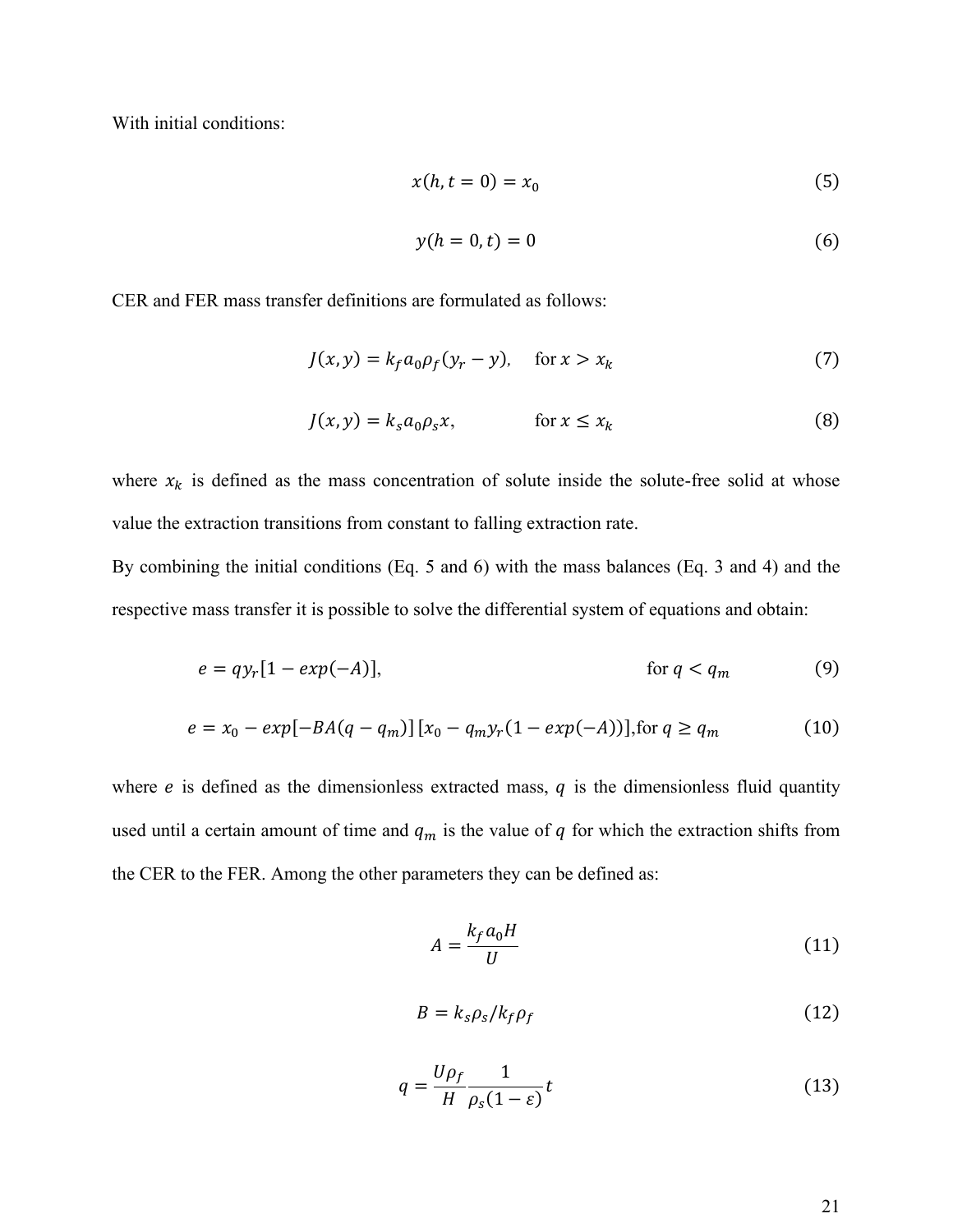$$
q_m = \frac{x_0 - x_k}{y_r A} \tag{14}
$$

 depends mainly on the fluid dynamics of the system and from an operational point of view, it is dependent only on the flow rate;  $k_f$  is the fluid mass transfer coefficient and depends on the properties of the fluid and the flow regime;  $a_0$  is the superficial mass coefficient and depends only on the solid matrix;  $H$  is the column height that is commonly fixed.

B is the ratio between the solid mass transfer coefficient  $k_s$  and solid density  $\rho_s$ , which both depend only on the solid phase, and the fluid mass transfer  $k_f$  and the fluid density  $\rho_s$ .

 $x_0$  and  $y_r$  in  $q_m$  represent, respectively, the initial solid mass fraction of solute in the solid matrix and the solubility of lipids in the supercritical fluid. For a more in-depth analysis of the variables presented, please refer to [34].

### **Model application**

The best extraction conditions obtained (Table 1, entry 6) were considered as the starting values for the model application. Further and tailor-made experimental conditions were carried out to boost the model (Table 4). The operative conditions evaluated are primarily the initial mass of solid and flow rate, parameters  $m_0$  and Q respectively (Table 4). The idea behind this choice is to test the applicability of the model in different fluid-dynamic conditions. It is worth note that fluid-dynamic is probably one of the most complex aspects of modeling the supercritical fluid extraction. The flow regime depends on several factors, most importantly: the shape and size of the solid matrix, the porosity of the particles, the column geometry, the flow rate and the void factor inside the column. The only operative conditions that we can properly control in this list are the flow rate  $(Q)$  and the void factor inside the column. This last parameter is controlled by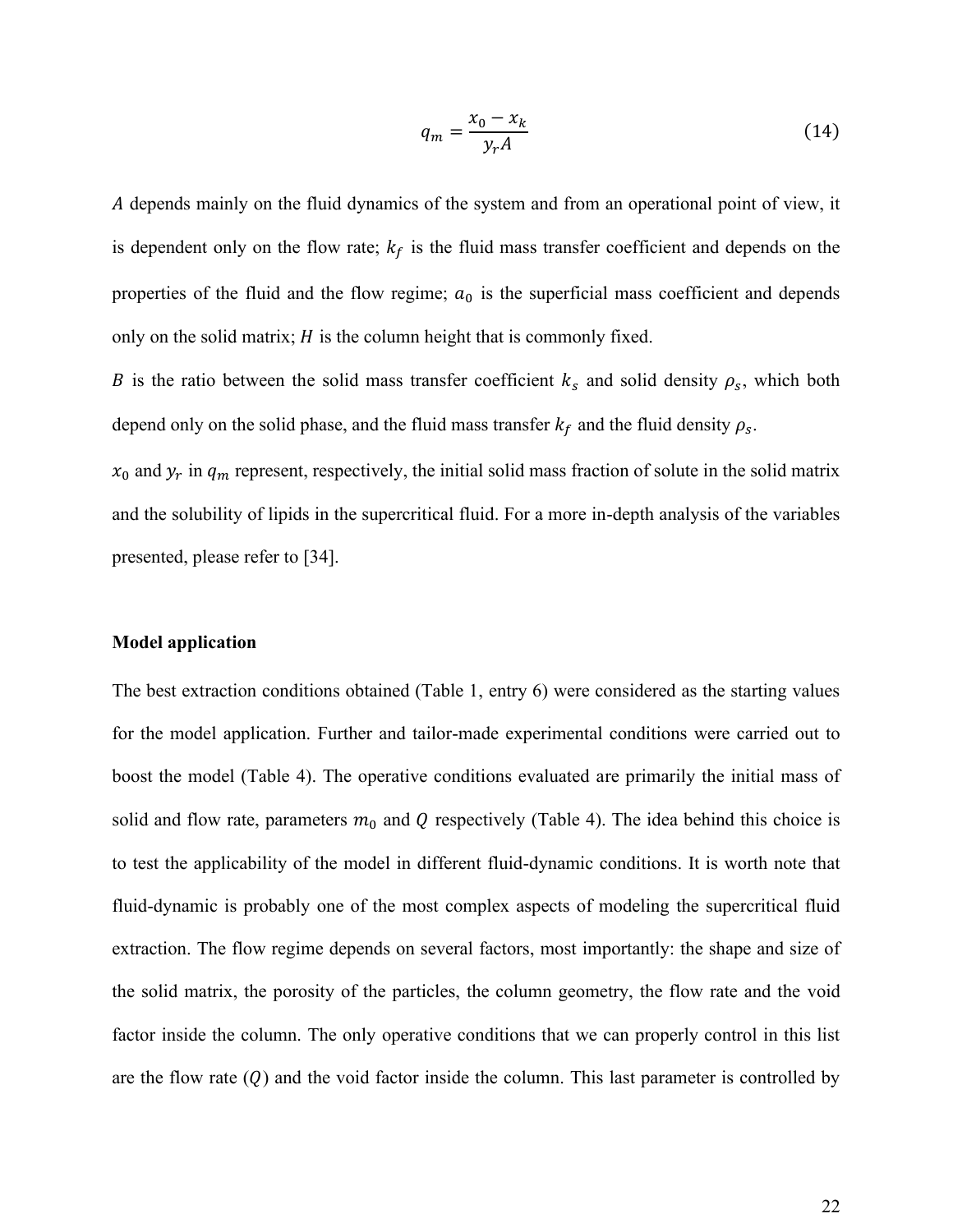the quantity of solid initially charged in the vessel, namely  $m_0$ . As discussed before, temperature and pressure affect the density of the supercritical carbon dioxide and its solvent capacity playing a key role in process optimization. For the aforementioned reasons, six new sets of experimental data were produced purposely to test the model in different fluid dynamics conditions around the optimal pressure and temperature conditions for maximum yield. With this aim, several data points have been collected in time (Fig-S2) and a non-linear regression with the described model was performed on each set. The non-linear regression is conducted by minimizing the sum of least squares function between the experimental data and the prediction provided by the model by means of varying the model parameters. Thus, the found set of parameters is to be considered the best-fit parameters for each experimental set (Seber and Wild, 2003) As reported in Table 4, the model fit was evaluated with both the average absolute relative deviation (AARD) and the standard error of the estimate (S). The AARD values of the regressions were quite low, except for the first data set. This indicated that the model has a better performance towards fitting experimental data, thus it should be preferred.

A visual inspection of the plots reported in Figure 3 shows the fitting quality of the described model. Moreover, it can be noted the point where the phase inversion happens, and the extraction shifts from the constant extraction rate, which is a straight line, towards the falling extraction rate, which is similar to an inverse exponential curve.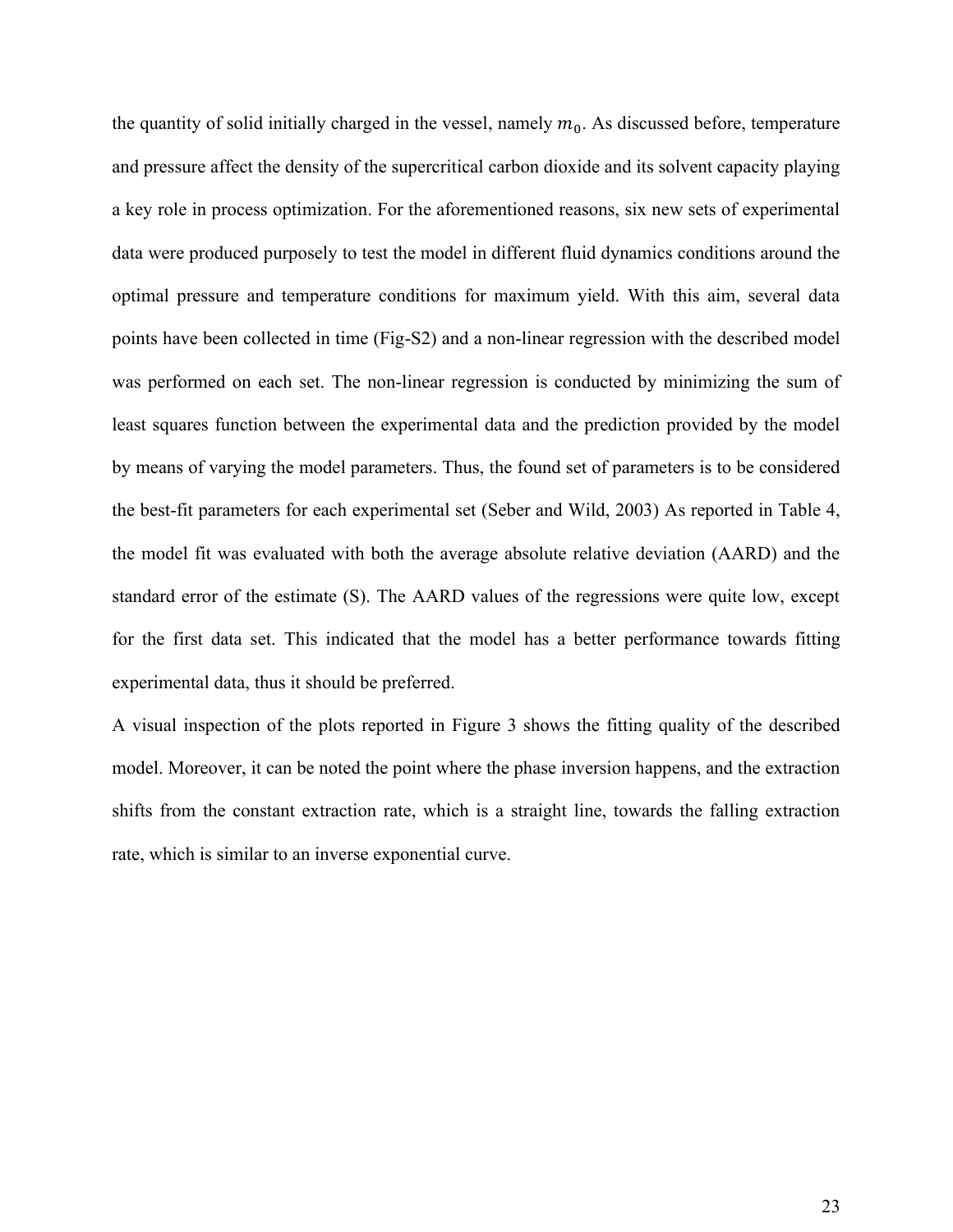

**Figure 3**. Non-linear regression results of the dual-phase Patel et al. model of the first experimental set  $(60^{\circ}C/300bar/12$  mL min<sup>-1</sup>) (circles) and the fourth experimental set  $(60^{\circ}C/300bar/20$  mL min<sup>-1</sup>) (crosses).

| Data<br>set | $\boldsymbol{T}$ | $\boldsymbol{Q}$ | $\mathbf{m}_0$ | $x_0$  | $y_r$  | $\boldsymbol{A}$ | $\boldsymbol{B}$ | $q_m$  | <b>AARD</b> | $\boldsymbol{S}$ |
|-------------|------------------|------------------|----------------|--------|--------|------------------|------------------|--------|-------------|------------------|
|             | 60               | 15               | 42.002         | 0.0293 | 0.0100 | 0.1582           | 0.1355           | 7.9797 | 4.38        | 0.0004457        |
| 2           | 60               | 20               | 40.825         | 0.0339 | 0.0157 | 0.2597           | 0.1648           | 6.8733 | 2.80        | 0.0005465        |
| 3           | 60               | 15               | 28.204         | 0.0318 | 0.0142 | 0.2105           | 0.1461           | 5.2405 | 0.92        | 0.0003085        |
| 4           | 60               | 20               | 28.240         | 0.0228 | 0.0048 | 0.0494           | 0.1193           | 3.5370 | 1.07        | 0.0000551        |
| 5           | 60               | 20               | 40.669         | 0.0547 | 0.0257 | 0.2035           | 0.0691           | 3.8467 | 1.89        | 0.0008240        |
|             |                  |                  |                |        |        |                  |                  |        |             |                  |

**Table 4.** Operative condition and non-linear regression best-fit parameters of the dual-phase Patel model based on the additional experimental results, T [ $^{\circ}$ C], P 300 [bar], Q [ml min<sup>-1</sup>], m<sub>0</sub> [g], AARD [%].

To sum up, the model fits successfully the preliminary experimental data provided. This results in a possible decomposition of all the constituent parameters of the model and in their derivatization with a fundamental approach to reduce the number of parameters to be fitted.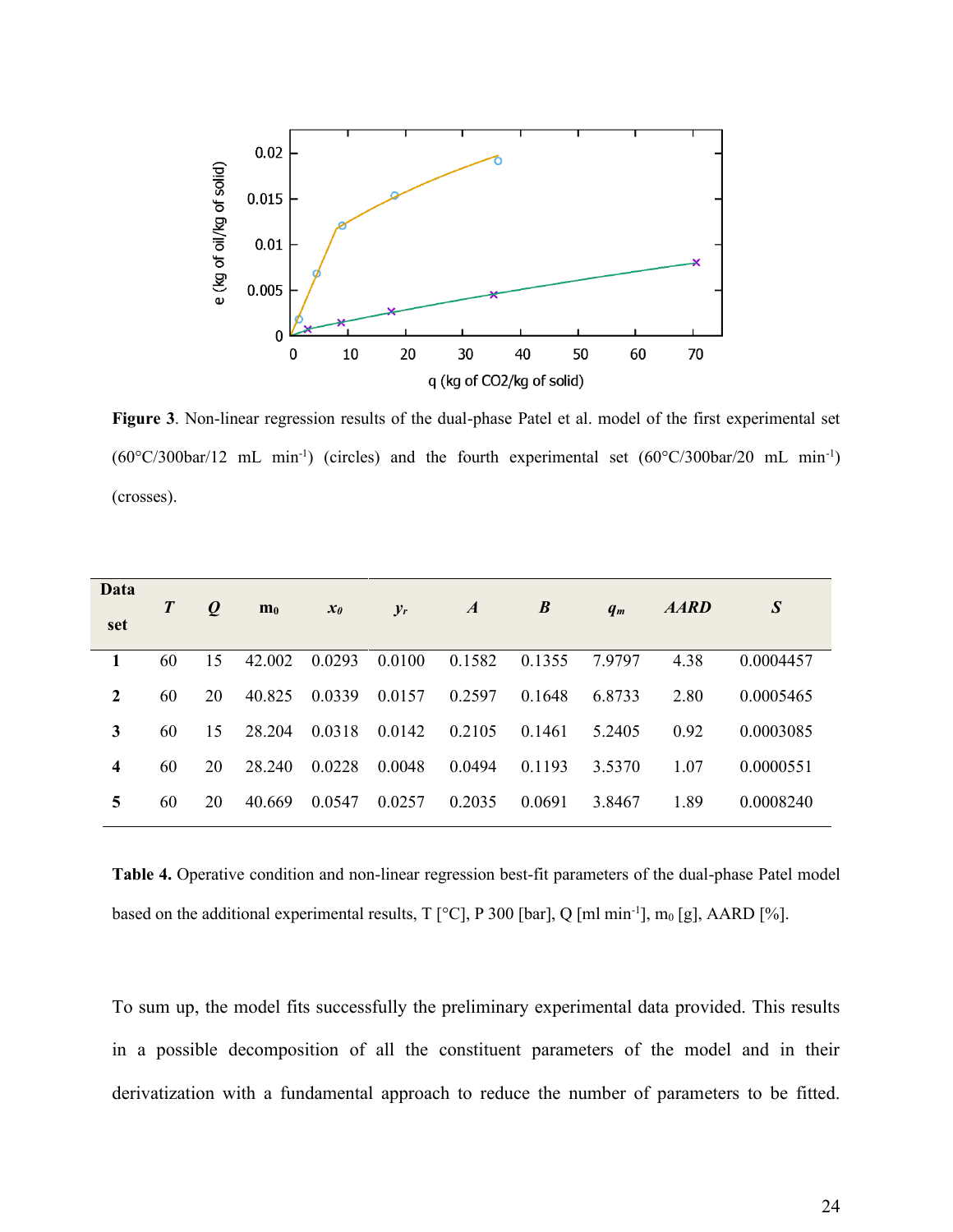Noteworthy, this method could allow us to transform the model from a purely regressive to a predictive model. Moreover, the implementation of a proper design of experiments (DoE) can be a suitable tool for collecting a range of experimental data to cover the whole application domain of the model and find the best fit fundamental parameters. This leads to a possible optimization of the best operative conditions and maximization of the yield of extraction, and finally to design scale-up.

### **Economic and energy evaluation of CS fat sc-CO2 extraction scale-up**

A preliminary cost of manufacturing  $(COM)$  of an annual sc- $CO<sub>2</sub>$  extraction of CS fat was estimated on laboratory data fitting the mathematical model, and then the results were projected at industrial scale for a preliminary economic estimation.

COM is the sum of several invoices that cannot be generalized but they need to be evaluated case for case. CS fat represents a novelty in the chemical market for which reason its cost on the market cannot be still evaluated. The preliminary estimation of the CS fat COM extracted by sc-CO<sub>2</sub> is  $\epsilon$  kg<sup>-1</sup> 1,479.83 and 31.16 for small and large scale. As expected, the costs are reduced with the increase of extraction scale [17]. Moreover the cost of CS fat is in alignment with the costs of other vegetal oil derived from agri-food waste used as raw material such as maize stover  $(88.89 \in \text{kg}_{\text{oil}}^{-1})$  [42] and cupuassu defatted seed  $(40.46 \text{ }\text{Kg}_{\text{oil}}^{-1})$  [43]. Certainly, the cost of CS fat production will be affected by the other variable overheads whose could not be estimated so far.

It is worth to note that the fixed capital investment (FCI), commonly addressed to the cost of supercritical fluid extractor, covers an onerous weight in the formula. However, the advantage in this investment can be notable especially when the economic return of fat selling is considerable. The second factor that mainly affects the COM is the raw material costs  $(C_{RM})$  and in the case of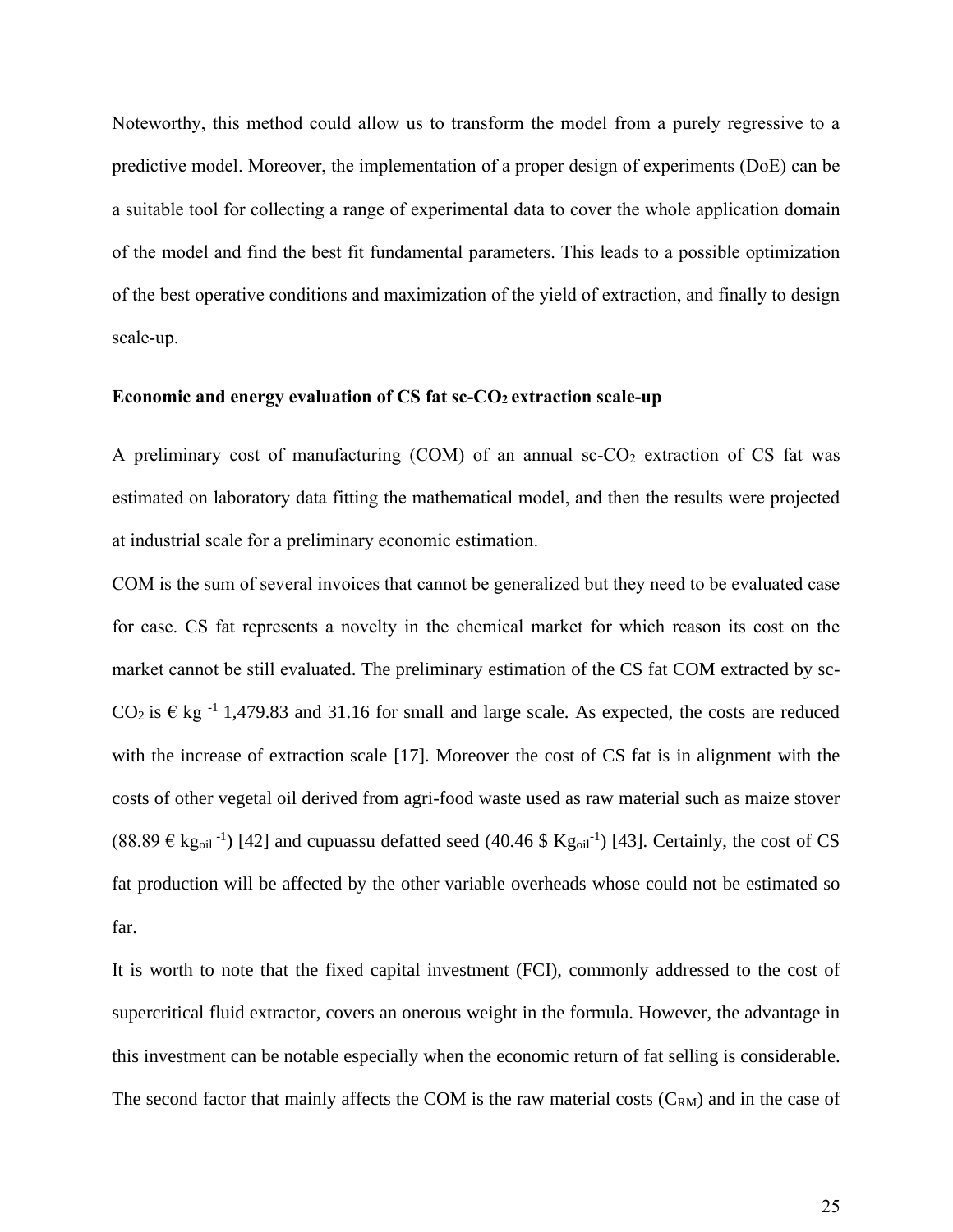expensive and precious raw material, its management can influence as well as FCI and cost of labor ( $C<sub>OL</sub>$ ) voices. On the other hand, the cost of raw material can be abated and/or amortized in two cases:

1) The raw material is an agri-food waste without any economic value abated. [44]

2) The fresh and or the impoverished raw material can be burned to furnish the energy required to heat the instrument for the next extraction cycle, affecting positively the cost of utilities  $(C_{UT})$ as proved by Attard et al. in the case of maize stover. [42]<sup>[45]</sup>

The realization of the latter case can have a positive influence as well as on the cost of waste disposal (CWT) highlighting the possibility of an energy and/or an economic return. In the specific case, defatted silverskin results to be still attractive for other industrial sectors as papermaking given the richness in cellulose. The entry in a new productive cycle, not only abated the waste material disposal cost but, in full accordance with the hinge of the circular economy, becomes a secondary raw material for a new production process. [46, 47]

For both the sc-CO<sup>2</sup> and the traditional Soxhlet process, the start-up or dynamic phases of the operations were not considered, thus the energy consumption is the continuous, constant, setpoint operative values. The fluid thermodynamic properties are calculated only by considering the pure single component non-ideal fluid and neglecting the contribution of the extracted lipids for both the  $sc$ - $CO<sub>2</sub>$  and the Soxhlet processes.

The energy consumption, included in C<sub>UT</sub> costs, has been estimated to be 172.87 kJ h<sup>-1</sup> for the small scale of 0.1 L with a setpoint of 60°C and 4350 psi in the extractor column and a constant massive flow rate of 1.13 kg h<sup>-1</sup>and, via a linear scale-up for a large scale of 400 l, to be 6.91 $*10<sup>5</sup>$ kJ/h with a massive flow rate of  $4512.22$  kg h<sup>-1</sup>(Figure S3). The total energy requirement for the aforementioned lab-scale conditions was calculated for an average extraction time of 2 hours is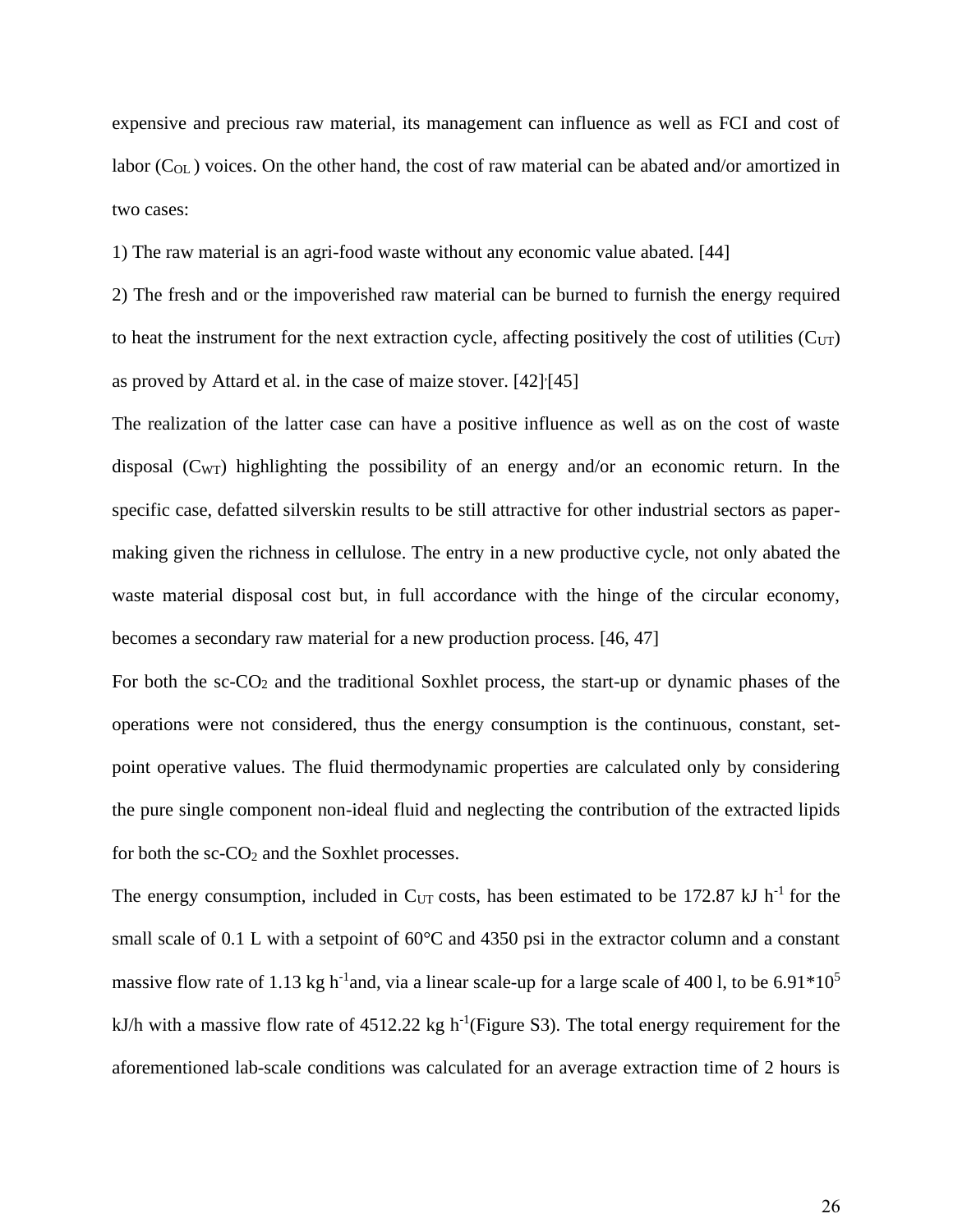345.74 kJ. From a purely energetical point of view, the energetic cost increases linearly as the supercritical extractor gets bigger. In fact, if the fat yield per flow-rate is maintained constant between the lab- and the industrial scale, then the energy cost increases linearly since it is mainly related to the flow-rate of  $sc$ - $CO_2$  set in the system [19]. However, for the industrial scale it is more common to introduce  $CO<sub>2</sub>$  recycles and several energy recovery systems which will lead to more energy efficient operations with respect to the more trivial lab-scale equipment.

On the other hand, the extraction of CS fat carried out by Soxhlet can be apparently costeffective and more advantageous by an energy point of view. It is enough to think of the simplicity of the apparatus being composed only by a round bottom flask with different capacity, a condenser, and the extractor chamber. A preliminary energy consumption calculation evidenced that Soxhlet extractor, at the small scale, may require an ideal minimum of 352.71 kJ  $h^{-1}$  with the experimental reflux flow rate of 14 mL min<sup>-1</sup>, since the whole extraction process needs 6 hours to reach the same results of the  $\rm sc\text{-}CO<sub>2</sub>$  extraction, in terms of yield, the total energy consumption is 2116.26 kJ. This data confirms that the Soxhlet not only is a time consuming method but it has an energy requirement similar to that calculated for  $sc-CO<sub>2</sub>$ , as already evidenced by Virot et al. [48].

To sum up, CS fat extraction is affordable to scale-up by SFE. The relative high capital investment cost required in SFE process is great compensated by numerous benefits: low  $CO<sub>2</sub>$ cost and batch times, higher recovery and quality of desired compounds, absence of pollution treatment costs. The fat obtained by Soxhlet requires additional manufacturing processes (drying and preserving) to reach a suitable quality for further applications, especially demanded in cosmetic field. These additional steps are not necessary for the fatty material extracted by sc- $CO<sub>2</sub>$ . In fact, as shown in this work, the CS butter isolated by sc- $CO<sub>2</sub>$  showed unique organoleptic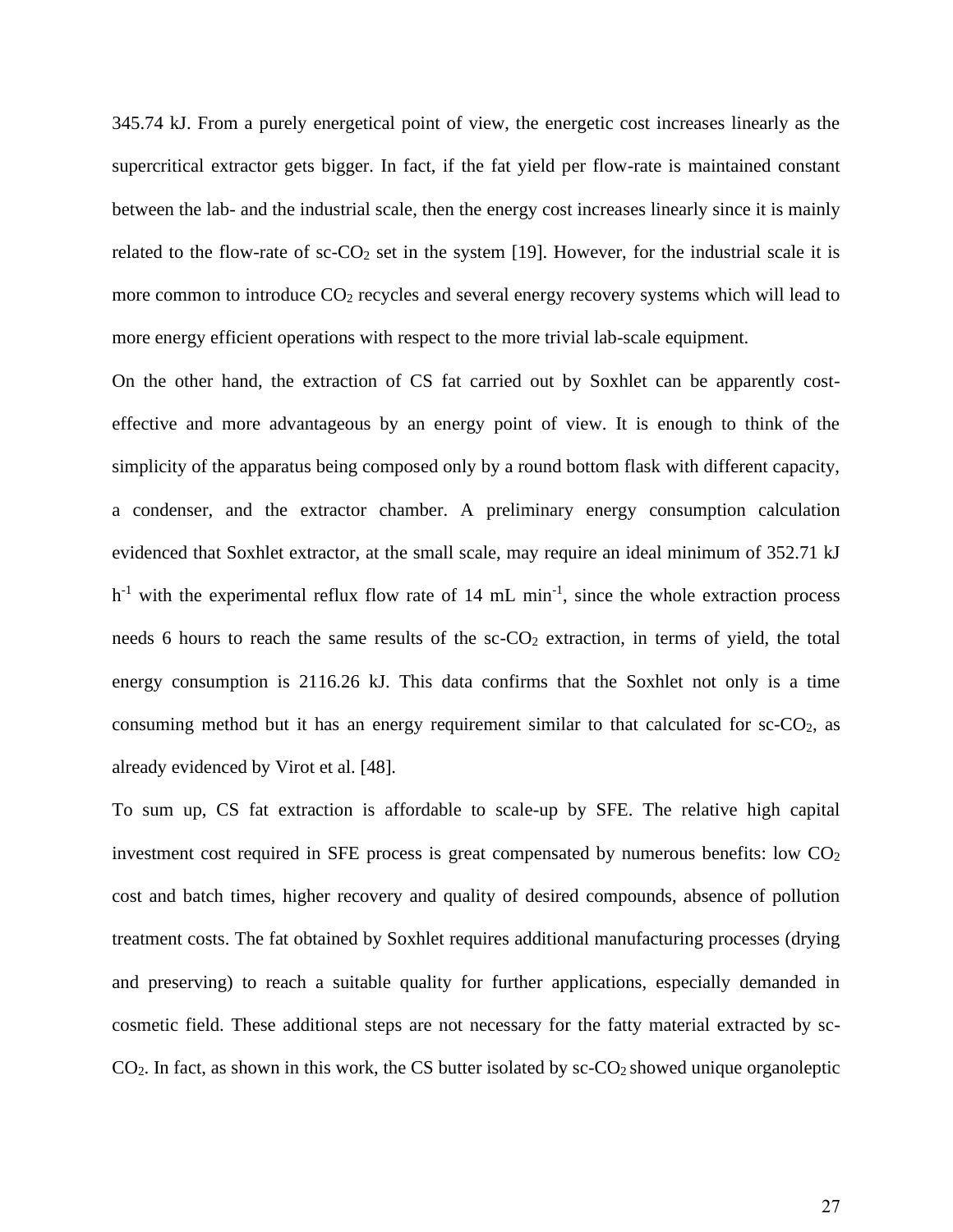properties, specifically well appreciated by cosmetic industrial partners. This is helpful to dictate the market price and amortizes the fixed cost invested (*i.e.* apparatus).

### **6. Conclusions**

This work demonstrates that silverskin, the only by-product of coffee roasting, can be successfully valorised yielding an added-value semi-solid fat by means of a green extraction technique like supercritical  $CO<sub>2</sub>$ , whose laboratory conditions can be easily scaled up in industrial plants. In addition, industrial sc- $CO<sub>2</sub>$  plants have the possibility to recover clean  $CO<sub>2</sub>$ used in the process, guaranteeing a waste-free, safe and low-cost extraction process. No further waste was generated by this process given that the cellulosic residue is recovered in another way, becoming a second raw material for paper production.

Moreover, the feasibility of CS fat extraction in industrial processes is also supported by the mathematical model. In fact, our results demonstrated that the mathematical model is able to fit experimental data with good performance and the transformation from a purely regressive to a predictive model will enable us to plan a possible optimization of the extraction conditions and also a future scale-up design. Although without impressive differences in terms of yield between the conventional (3.0 $\pm$ 0.1%) and the best sc-CO<sub>2</sub> process conditions (3.1% $\pm$ 0.1, 60°C/300bar), the extraction time was drastically reduced from 6h to 2h avoiding the use of hydrocarbon or chlorinated solvents. The addition of a safe and non-toxic organic modifier as EtOH (5%,  $v/v$ ) did not remarkably improve the extraction yield respect to the use of pure CO<sub>2</sub>, contributing only to enhance the caffeine amount in the CS fat.

The specificity of CS fat composition can be modulated by properly tuning pressure and temperature. All extracts showed an interesting fatty acid profile enriched by caffeine, an organic antioxidant, making the CS fat unique starting material. The preliminary economic analysis of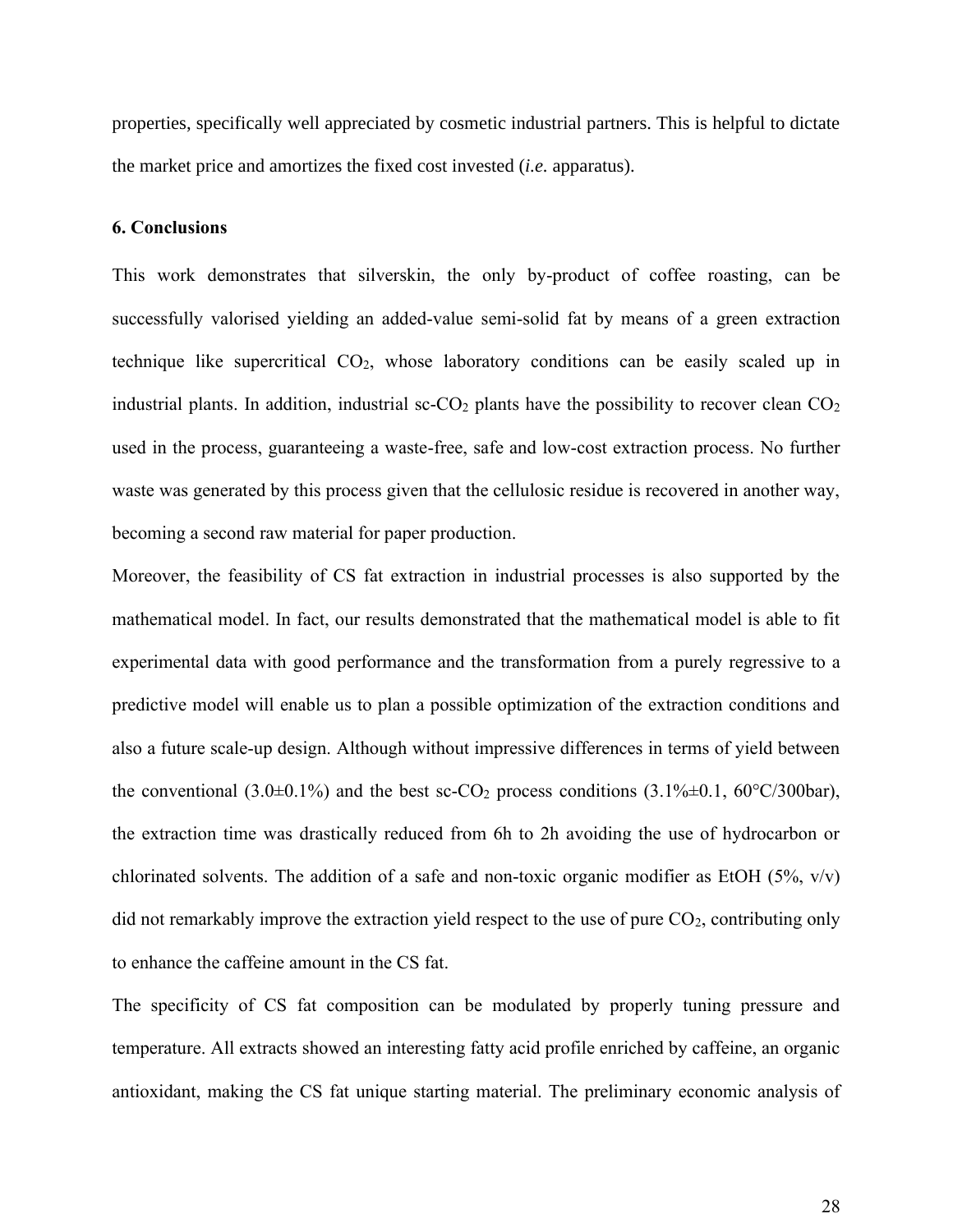CS extraction has highlighted how the use of an agri-food waste as a source of natural fat has a favourable influence on the COM, helping to amortize the plant cost.

The calculated energetic consumption at small scale of the sc-CO<sub>2</sub> process (172.87 KJ h<sup>-1</sup>) compared to the Soxhlet extraction  $(352.71 \text{ KJ h}^{-1})$  is similar, however, the first technology has an enormous advantage which is that of avoiding the need of the organic solvent disposal and related costs, thus reducing any negative impact on the environment. It is worth to mention that the residue from supercritical extraction (c.a.  $90-95\%$  w/w) is a powder deprived of bioactive components, thus resulting in almost pure cellulose, available to further processing and waste valorisation. All these characteristics, together with the *eco*-sustainability of the extraction process, make this by-products-derived fatty material very attractive for various industrial fields as cosmetic.

This research work is a frame of a multidisciplinary project aimed at all-round valorizing coffee silverskin in Italian scenario, but potentially applicable to other countries where coffee manufacturing is massive.

### **Author Contributions**

The manuscript was written through contributions of all authors. All authors have given approval to the final version of the manuscript. L. V., N. R., F. M., G. B.: supervision; N. R., F. Z. and L. V.: funding acquisition; R. N., L. V. and N. R.: conceptualization; A. G.: software, validation, formal analysis; R. N., F. Z., A. G.: investigation, methodology, writing-original draft; S.M. writing-review and editing.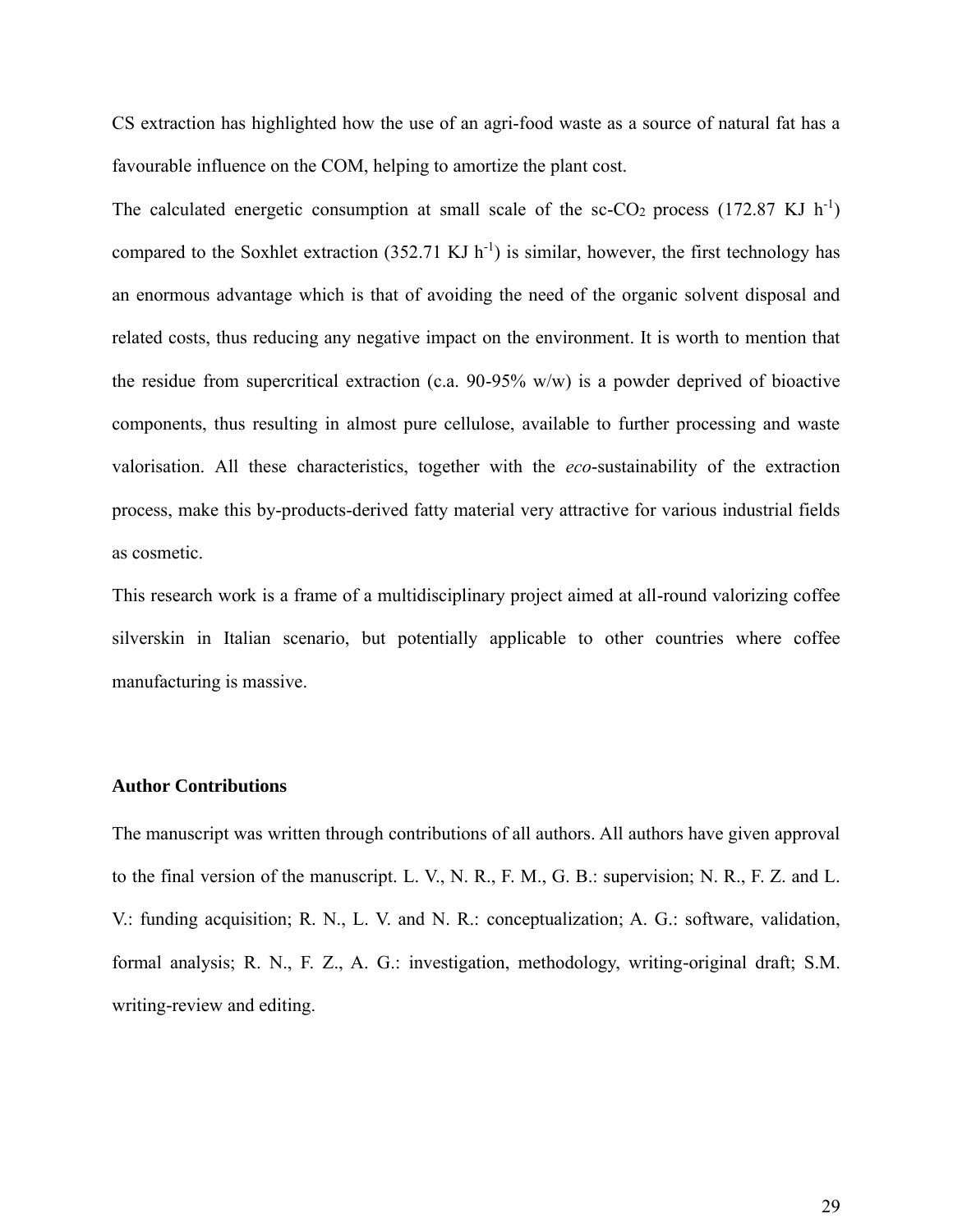# **Aknowledgment**

The authors are grateful to Cariplo Foundation and Innovhub for the financial support to Circular Coffee project (CirCO project- http://progettocirco.it/, grant n. 2017-0988)

# **Conflict of interest**

The authors declare any conflict of interest.

# ABBREVIATIONS

- $A =$  model parameter of fast extraction period
- $AARD = Average Absolute Relative Deviation$
- $B =$  model parameter of slow extraction period
- $a_0$  = specific interfacial area  $(m^{-1})$
- $e =$  dimensionless amount of extract ( $kg$  fat/ $kg$  solute-free solid)
- $\epsilon$  = void fraction in seed

 $h =$  axial coordinate  $(m)$ 

 $H =$  bed height  $(m)$ 

 $J(x, y) =$  interfacial mass transfer rate (kg of fat/ $m^3s$ )

 $k_f =$  fluid phase mass transfer coefficient  $(s^{-1})$ 

 $k_s$  = solid phase mass transfer coefficient  $(s^{-1})$ 

 $m0s =$  initial solid mass  $(g)$ 

 $P =$  extraction pressure (*bar*)

$$
Q = \text{flow rate} \left( \frac{m^3}{s} \right)
$$

 $q =$  dimensionless amount of  $CO<sub>2</sub>$ 

 $q_m =$  amount of  $CO_2$  required in CER period (  $kg$  of  $CO_2/kg$  solute-free solid)

 $\rho_{s} =$  solid mass density  $(kg/m^{3})$ 

 $\rho_f$  = fluid mass density ( $kg/m^3$ )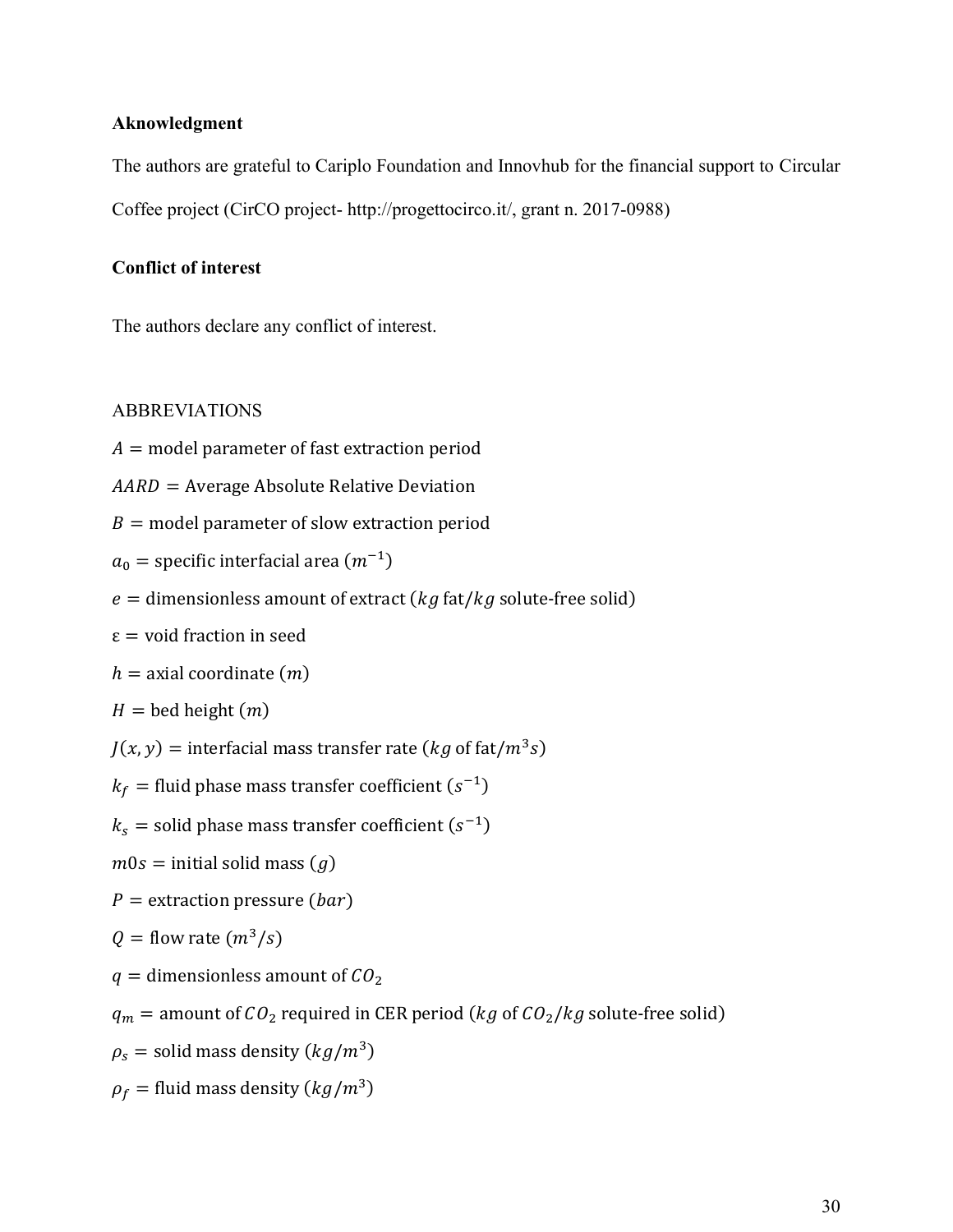$S =$  standard error of the estimate

 $t =$  extracting time  $(s)$ 

 $T =$  extraction temperature (°C)

 $U =$  superficial velocity  $(m/s)$ 

 $x =$  dimensionless concentration of solute in solid phase

 $x_0$  = initial fat content of seed ( $kg$  fat/ $kg$  solute-free solid)

 $x_k =$  initial fat concentration inside the particles ( $kg$  fat/ $kg$  solute-free solid)

 $y =$  dimensionless concentration of solute in solvent phase

 $y_r =$  solubility of the solute in the solvent phase (*kg* fat/*kg* CO<sub>2</sub>)

# **REFERENCES**

- 1. Geissdoerfer, M., Savaget, P., Bocken, N.M.P., Hultink, E.J.: Circular Economy Sustainability Paradigm. J. Clean. Prod. 143, 757–768 (2019). https://doi.org/10.1016/j.jclepro.2016.12.048.Abstract
- 2. Fatih Demirbas, M., Balat, M., Balat, H.: Biowastes-to-biofuels. Energy Convers. Manag. 52, 1815–1828 (2011). https://doi.org/10.1016/j.enconman.2010.10.041
- 3. Silveira, S.T., Daroit, D.J., Brandelli, A.: Pigment production by Monascus purpureus in grape waste using factorial design. LWT - Food Sci. Technol. 41, 170–174 (2008). https://doi.org/10.1016/j.lwt.2007.01.013
- 4. Murthy, P.S., Madhava Naidu, M.: Sustainable management of coffee industry byproducts and value addition - A review. Resour. Conserv. Recycl. 66, 45–58 (2012). https://doi.org/10.1016/j.resconrec.2012.06.005
- 5. Toschi, T.G., Cardenia, V., Bonaga, G., Mandrioli, M., Rodriguez-Estrada, M.T.: Coffee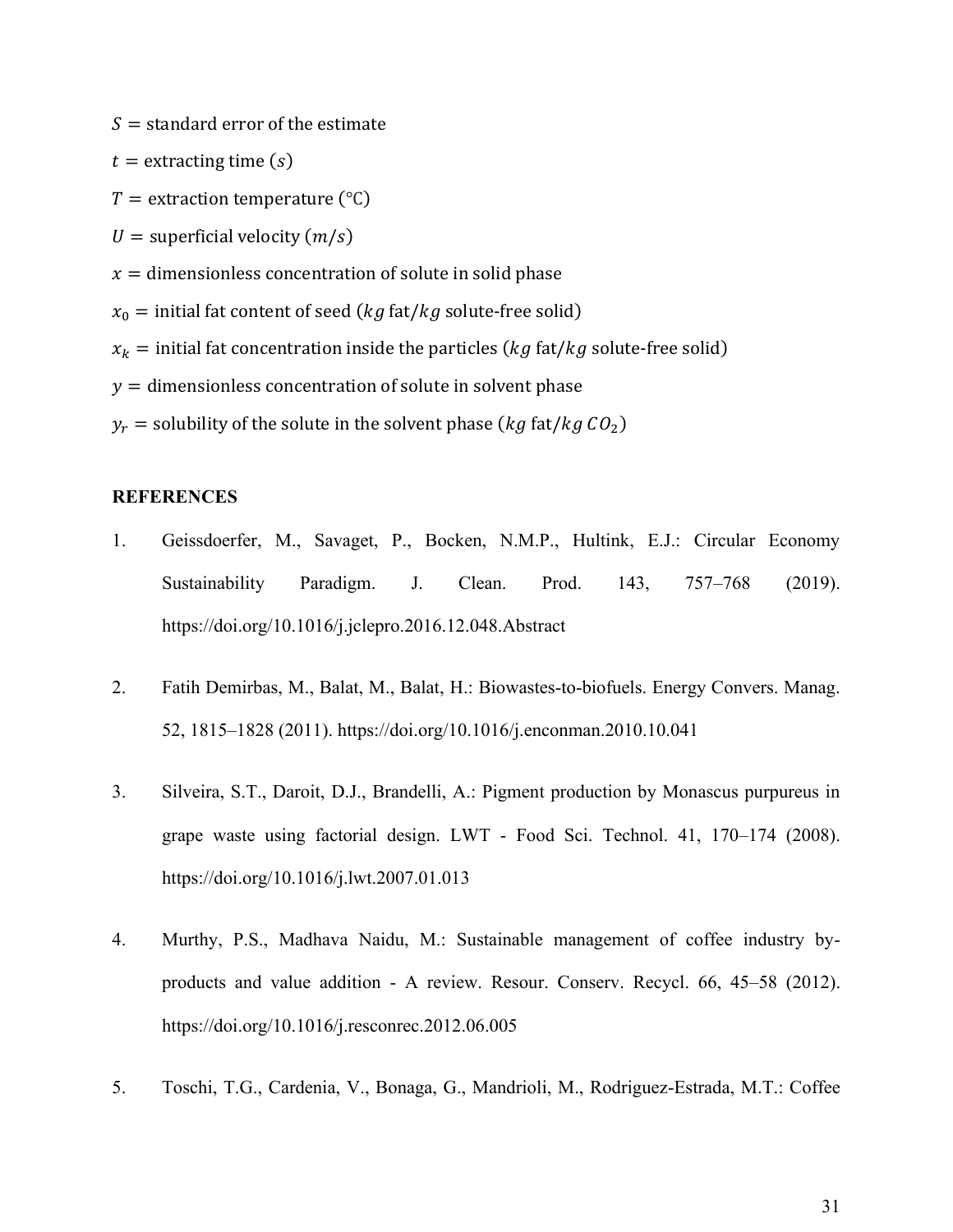silverskin: Characterization, possible uses, and safety aspects. J. Agric. Food Chem. 62, 10836–10844 (2014). https://doi.org/10.1021/jf503200z

- 6. Narita, Y., Inouye, K.: Review on utilization and composition of coffee silverskin. Food Res. Int. 61, 16–22 (2014). https://doi.org/10.1016/j.foodres.2014.01.023
- 7. Costa, A.S.G., Alves, R.C., Vinha, A.F., Costa, E., Costa, C.S.G., Nunes, M.A., Almeida, A.A., Santos-Silva, A., Oliveira, M.B.P.P.: Nutritional, chemical and antioxidant/prooxidant profiles of silverskin, a coffee roasting by-product. Food Chem. 267, 28–35 (2018). https://doi.org/10.1016/j.foodchem.2017.03.106
- 8. Bresciani, L., Calani, L., Bruni, R., Brighenti, F., Del Rio, D.: Phenolic composition, caffeine content and antioxidant capacity of coffee silverskin. Food Res. Int. 61, 196–201 (2014). https://doi.org/10.1016/j.foodres.2013.10.047
- 9. Costa, A.S.G., Alves, R.C., Vinha, A.F., Barreira, S.V.P., Nunes, M.A., Cunha, L.M., Oliveira, M.B.P.P.: Optimization of antioxidants extraction from coffee silverskin, a roasting by-product, having in view a sustainable process. Ind. Crops Prod. 53, 350–357 (2014). https://doi.org/10.1016/j.indcrop.2014.01.006
- 10. Pereira, C.G., Meireles, M.A.A.: Supercritical fluid extraction of bioactive compounds: Fundamentals, applications and economic perspectives. Food Bioprocess Technol. 3, 340– 372 (2010). https://doi.org/10.1007/s11947-009-0263-2
- 11. Manna, L., Bugnone, C.A., Banchero, M.: Valorization of hazelnut, coffee and grape wastes through supercritical fluid extraction of triglycerides and polyphenols. J. Supercrit. Fluids. 104, 204–211 (2015). https://doi.org/10.1016/j.supflu.2015.06.012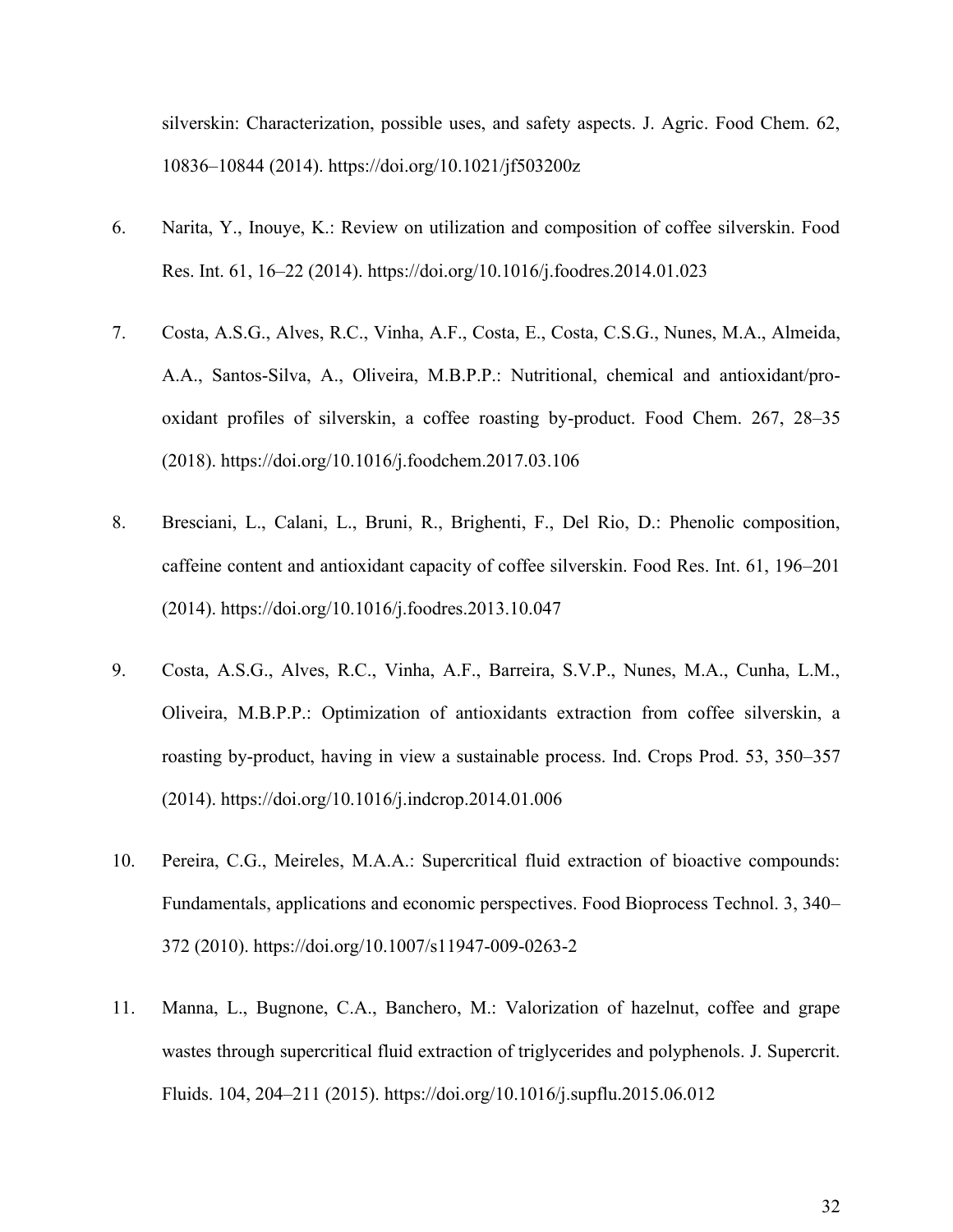- 12. Del Valle, J.M., De La Fuente, J.C.: Supercritical CO2 extraction of oilseeds: Review of kinetic and equilibrium models. Crit. Rev. Food Sci. Nutr. 46, 131–160 (2006). https://doi.org/10.1080/10408390500526514
- 13. Cornelio-Santiago, H.P., Gonçalves, C.B., de Oliveira, N.A., de Oliveira, A.L.: Supercritical CO2 extraction of oil from green coffee beans: Solubility, triacylglycerol composition, thermophysical properties and thermodynamic modelling. J. Supercrit. Fluids. 128, 386–394 (2017). https://doi.org/10.1016/j.supflu.2017.05.030
- 14. Couto, R.M., Fernandes, J., da Silva, M.D.R.G., Simões, P.C.: Supercritical fluid extraction of lipids from spent coffee grounds. J. Supercrit. Fluids. 51, 159–166 (2009). https://doi.org/10.1016/j.supflu.2009.09.009
- 15. De Melo, M.M.R., Barbosa, H.M.A., Passos, C.P., Silva, C.M.: Supercritical fluid extraction of spent coffee grounds: Measurement of extraction curves, oil characterization and economic analysis. J. Supercrit. Fluids. 86, 150–159 (2014). https://doi.org/10.1016/j.supflu.2013.12.016
- 16. Turton, R., Bailie, R. C., Whiting, W. B., & Shaeiwitz, J.A.: Analysis, Design and Synthesis of Chemical Processes. (2009)
- 17. Rosa, P.T.V., Meireles, M.A.A.: Rapid estimation of the manufacturing cost of extracts obtained by supercritical fluid extraction. J. Food Eng. 67, 235–240 (2005). https://doi.org/10.1016/j.jfoodeng.2004.05.064
- 18. Lemmon, Eric C.; McLinden, Mark O.; Friend, D.C.: Thermophysical Properties of Fluid Systems. In: Linstrom, P.J.; Mallard, W.G. (ed.) NIST Chemistry WebBook, NIST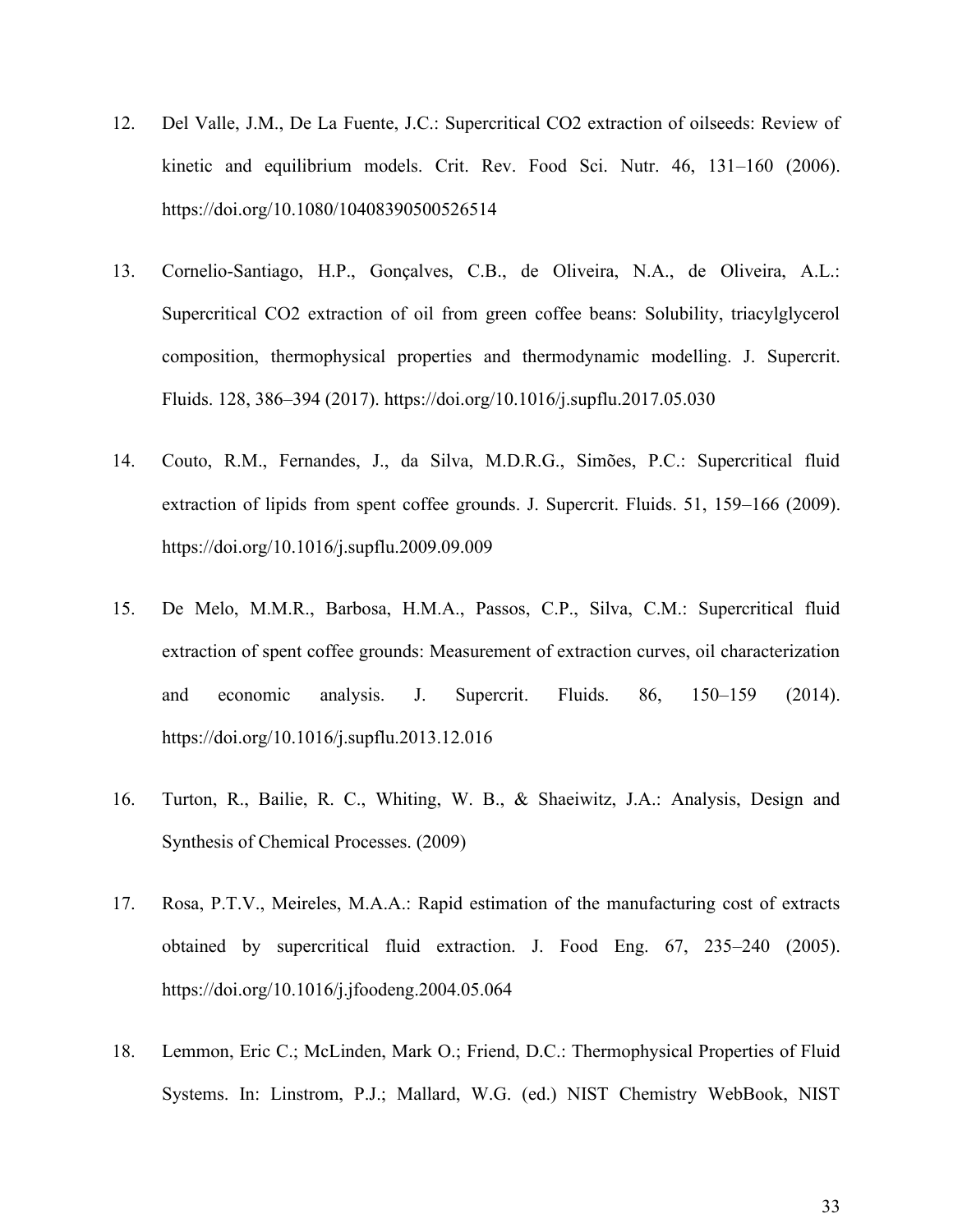Standard Reference Database Number 69. , Gaithersburg MD, 20899 (2020)

- 19. Prado, J.M., Prado, G.H.C., Meireles, M.A.A.: Scale-up study of supercritical fluid extraction process for clove and sugarcane residue. J. Supercrit. Fluids. 56, 231–237 (2011). https://doi.org/10.1016/j.supflu.2010.10.036
- 20. Bessada, S.M.F., Alves, R.C., Costa, A.S.G., Nunes, M.A., Oliveira, M.B.P.P.: Coffea canephora silverskin from different geographical origins: A comparative study. Sci. Total Environ. 645, 1021–1028 (2018). https://doi.org/10.1016/j.scitotenv.2018.07.201
- 21. Reverchon, E., De Marco, I.: Supercritical fluid extraction and fractionation of natural matter. J. Supercrit. Fluids. 38, 146–166 (2006). https://doi.org/10.1016/j.supflu.2006.03.020
- 22. Güçlü-Üstündaǧ, Ö., Temelli, F.: Solubility behavior of ternary systems of lipids, cosolvents and supercritical carbon dioxide and processing aspects. J. Supercrit. Fluids. 36, 1–15 (2005). https://doi.org/10.1016/j.supflu.2005.03.002
- 23. Quitain, A.T., Oro, K., Katoh, S., Moriyoshi, T.: Recovery of oil components of okara by ethanol-modified supercritical carbon dioxide extraction. Bioresour. Technol. 97, 1509– 1514 (2006). https://doi.org/10.1016/j.biortech.2005.06.010
- 24. Güçlü-Üstündaǧ, Ö., Temelli, F.: Correlating the solubility behavior of fatty acids, mono-, di-, and triglycerides, and fatty acid esters in supercritical carbon dioxide. Ind. Eng. Chem. Res. 39, 4756–4766 (2000). https://doi.org/10.1021/ie0001523
- 25. Sovová, H., Zarevúcka, M., Vacek, M., Stránský, K.: Solubility of two vegetable oils in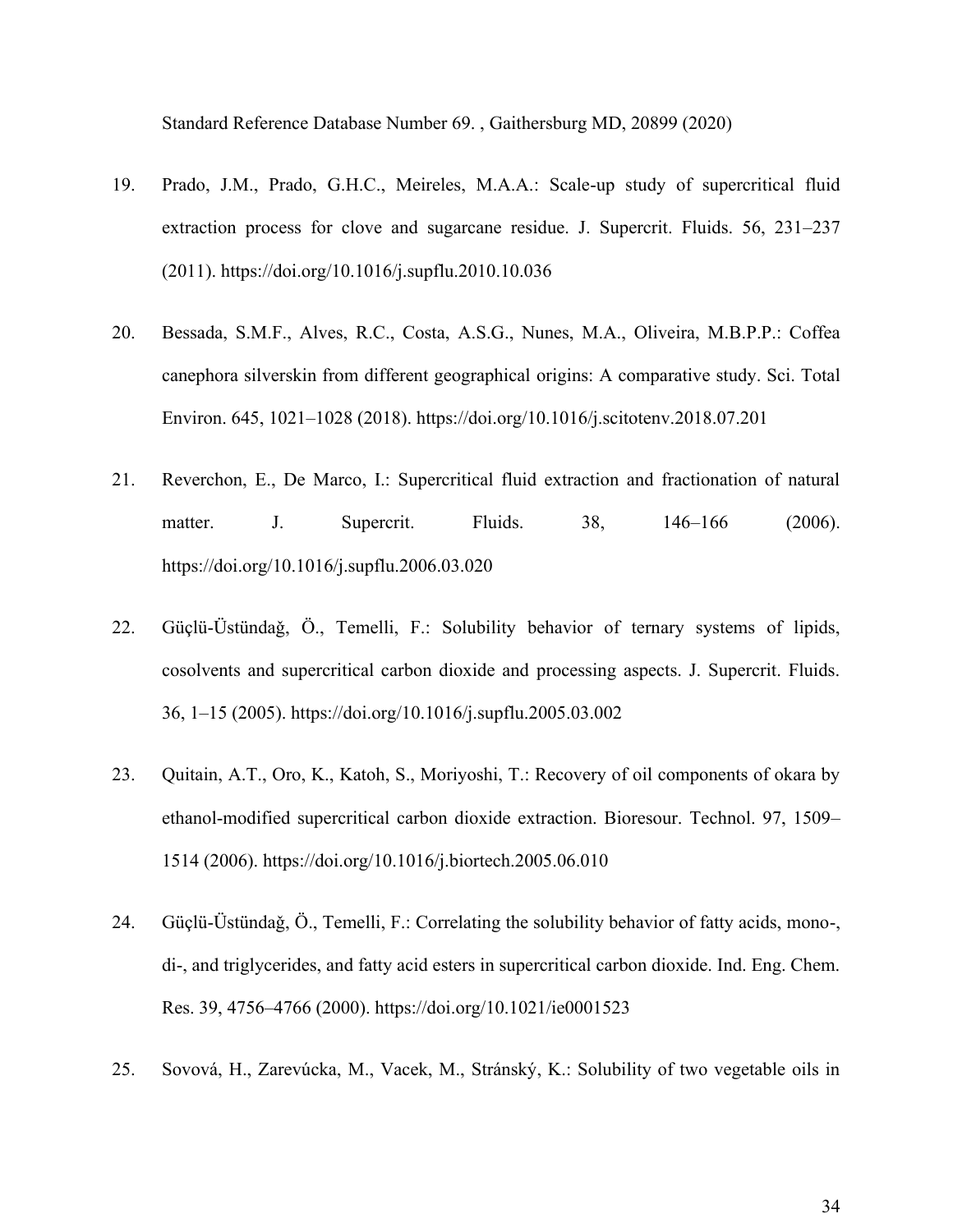supercritical CO2. J. Supercrit. Fluids. 20, 15–28 (2001). https://doi.org/10.1016/S0896- 8446(01)00057-2

- 26. Chow Ching, K.: Fatty acids in foods and their health implication. (2008)
- 27. Pengkumsri, N., Chaiyasut, C., Sivamaruthi, B.S., Saenjum, C., Sirilun, S., Peerajan, S., Suwannalert, P., Sirisattha, S., Chaiyasut, K., Kesika, P.: The influence of extraction methods on composition and antioxidant properties of rice bran oil. Food Sci. Technol. 35, 493–501 (2015). https://doi.org/10.1590/1678-457X.6730
- 28. McLellan, T.M., Caldwell, J.A., Lieberman, H.R.: A review of caffeine's effects on cognitive, physical and occupational performance. Neurosci. Biobehav. Rev. 71, 294–312 (2016). https://doi.org/10.1016/j.neubiorev.2016.09.001
- 29. Devasagayam, T.P.A., Kamat, J.P., Mohan, H., Kesavan, P.C.: Caffeine as an antioxidant: Inhibition of lipid peroxidation induced by reactive oxygen species. Biochim. Biophys. Acta - Biomembr. (1996). https://doi.org/10.1016/0005-2736(96)00040-5
- 30. Edwards, Q.A., Lunat, I., Neale, L.D.G., Kulikov, S.M.: Water-Organic Solvent Media. 13, 1218–1226 (2015)
- 31. De Oliveira, P.M.A., De Almeida, R.H., De Oliveira, N.A., Bostyn, S., Gonçalves, C.B., De Oliveira, A.L.: Enrichment of diterpenes in green coffee oil using supercritical fluid extraction - Characterization and comparison with green coffee oil from pressing. J. Supercrit. Fluids. 95, 137–145 (2014). https://doi.org/10.1016/j.supflu.2014.08.016
- 32. Bandeira, Á., Azevedo, A. De, Kieckbusch, T.G., Tashima, A.K., Sadeg, R., Mazzafera,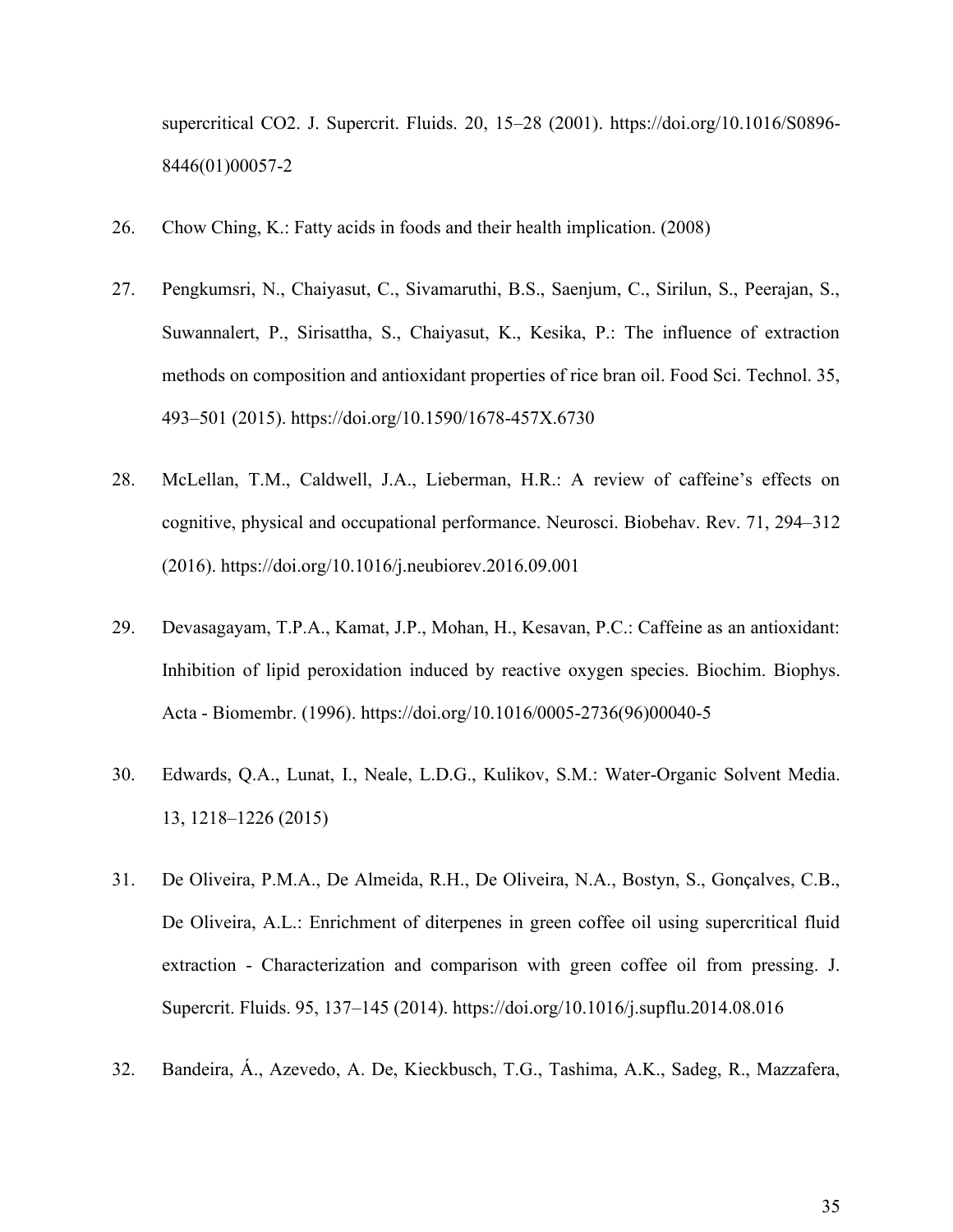P., Alexandre, S., Vieira, B.: SOLUBILITY DATA AND MODELING Artigo. 31, 1319– 1323 (2008)

- 33. Kopcak, U., Mohamed, R.S.: Caffeine solubility in supercritical carbon dioxide/co-solvent mixtures. J. Supercrit. Fluids. 34, 209–214 (2005). https://doi.org/10.1016/j.supflu.2004.11.016
- 34. Patel, R.N., Bandyopadhyay, S., Ganesh, A.: A simple model for super critical fluid extraction of bio oils from biomass. Energy Convers. Manag. 52, 652–657 (2011). https://doi.org/10.1016/j.enconman.2010.07.043
- 35. Sovová, H.: Rate of the vegetable oil extraction with supercritical CO2—I. Modelling of extraction curves. Chem. Eng. Sci. 49, 409–414 (1994). https://doi.org/10.1016/0009- 2509(94)87012-8
- 36. Andrade, K.S., Gonalvez, R.T., Maraschin, M., Ribeiro-Do-Valle, R.M., Martínez, J., Ferreira, S.R.S.: Supercritical fluid extraction from spent coffee grounds and coffee husks: Antioxidant activity and effect of operational variables on extract composition. Talanta. 88, 544–552 (2012). https://doi.org/10.1016/j.talanta.2011.11.031
- 37. Martínez, J., Monteiro, A.R., Rosa, P.T.V., Marques, M.O.M., Meireles, M.A.A.: Multicomponent model to describe extraction of ginger oleoresin with supercritical carbon dioxide. Ind. Eng. Chem. Res. 42, 1057–1063 (2003). https://doi.org/10.1021/ie020694f
- 38. Mezzomo, N., Martínez, J., Ferreira, S.R.S.: Supercritical fluid extraction of peach (Prunus persica) almond oil: Kinetics, mathematical modeling and scale-up. J. Supercrit. Fluids. 51, 10–16 (2009). https://doi.org/10.1016/j.supflu.2009.07.008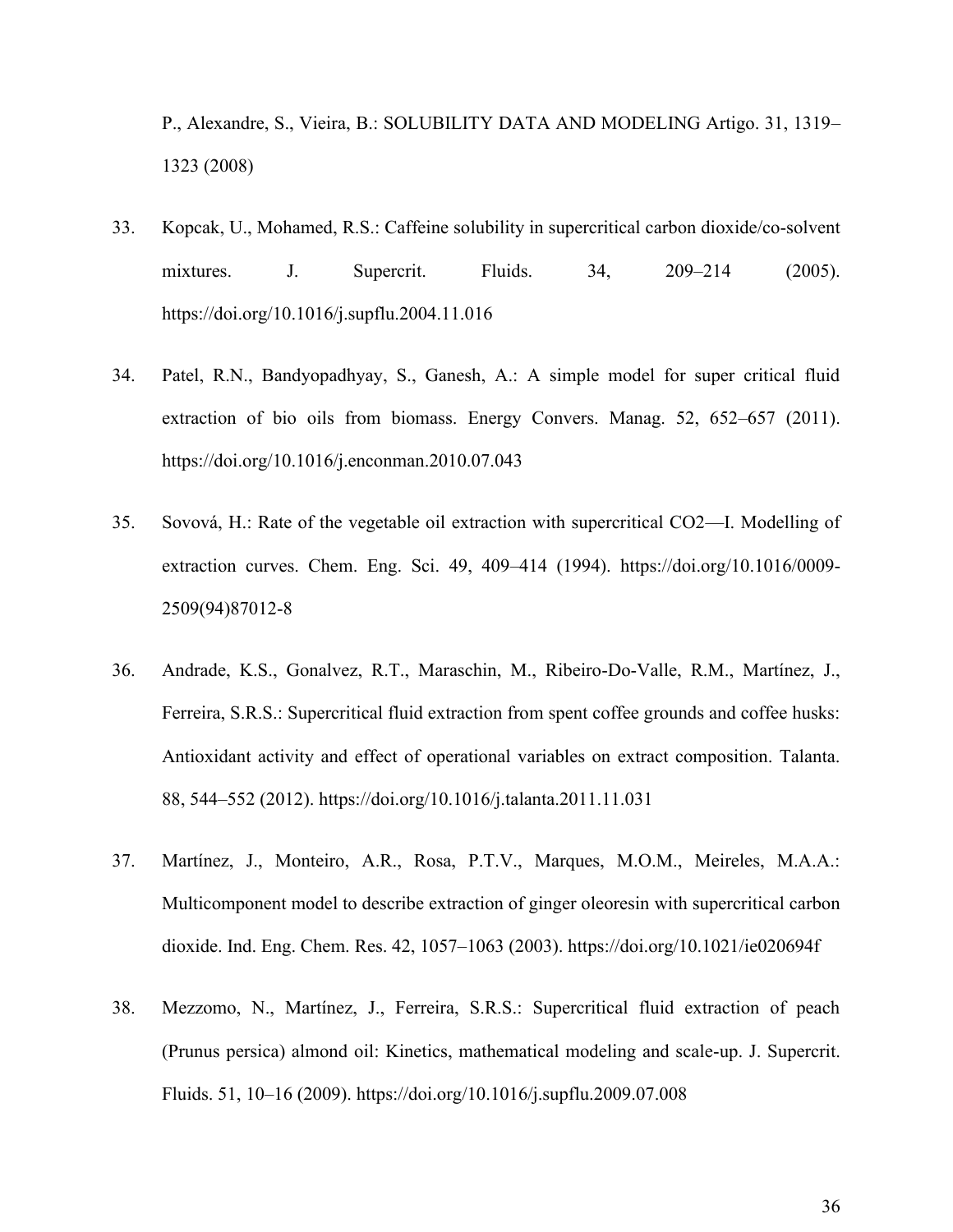- 39. Brunner, G.: Mass Transfer from Solid Material in Gas Extraction. Berichte der Bunsengesellschaft für Phys. Chemie. 88, 887–891 (1984). https://doi.org/10.1002/bbpc.19840880923
- 40. Del Valle, J.M., Napolitano, P., Fuentes, N.: Estimation of relevant mass transfer parameters for the extraction of packed substrate beds using supercritical fluids. Ind. Eng. Chem. Res. 39, 4720–4728 (2000). https://doi.org/10.1021/ie000034f
- 41. Seber, George A.F.; Wild, C.J.: Nonlinear Regression. (2003)
- 42. Attard, T.M., McElroy, C.R., Hunt, A.J.: Economic assessment of supercritical CO2 extraction of waxes as part of a maize stover biorefinery. Int. J. Mol. Sci. 16, 17546– 17564 (2015). https://doi.org/10.3390/ijms160817546
- 43. Cavalcanti, R.N., Albuquerque, C.L.C., Meireles, M.A.A.: Supercritical CO2 extraction of cupuassu butter from defatted seed residue: Experimental data, mathematical modeling and cost of manufacturing. Food Bioprod. Process. 97, 48–62 (2016). https://doi.org/10.1016/j.fbp.2015.10.004
- 44. Huang, Z., Ma, Q., Liu, S.F., Guo, G.M.: Benign recovery of carotenoids from Physalis alkekengi L.var. francheti through supercritical CO2 extraction: Yield, antioxidant activity and economic evaluation. J. CO2 Util. 36, 9–17 (2020). https://doi.org/10.1016/j.jcou.2019.10.015
- 45. Attard, T.M., McElroy, C.R., Gammons, R.J., Slattery, J.M., Supanchaiyamat, N., Kamei, C.L.A., Dolstra, O., Trindade, L.M., Bruce, N.C., McQueen-Mason, S.J., Shimizu, S., Hunt, A.J.: Supercritical CO2 extraction as an effective pretreatment step for wax